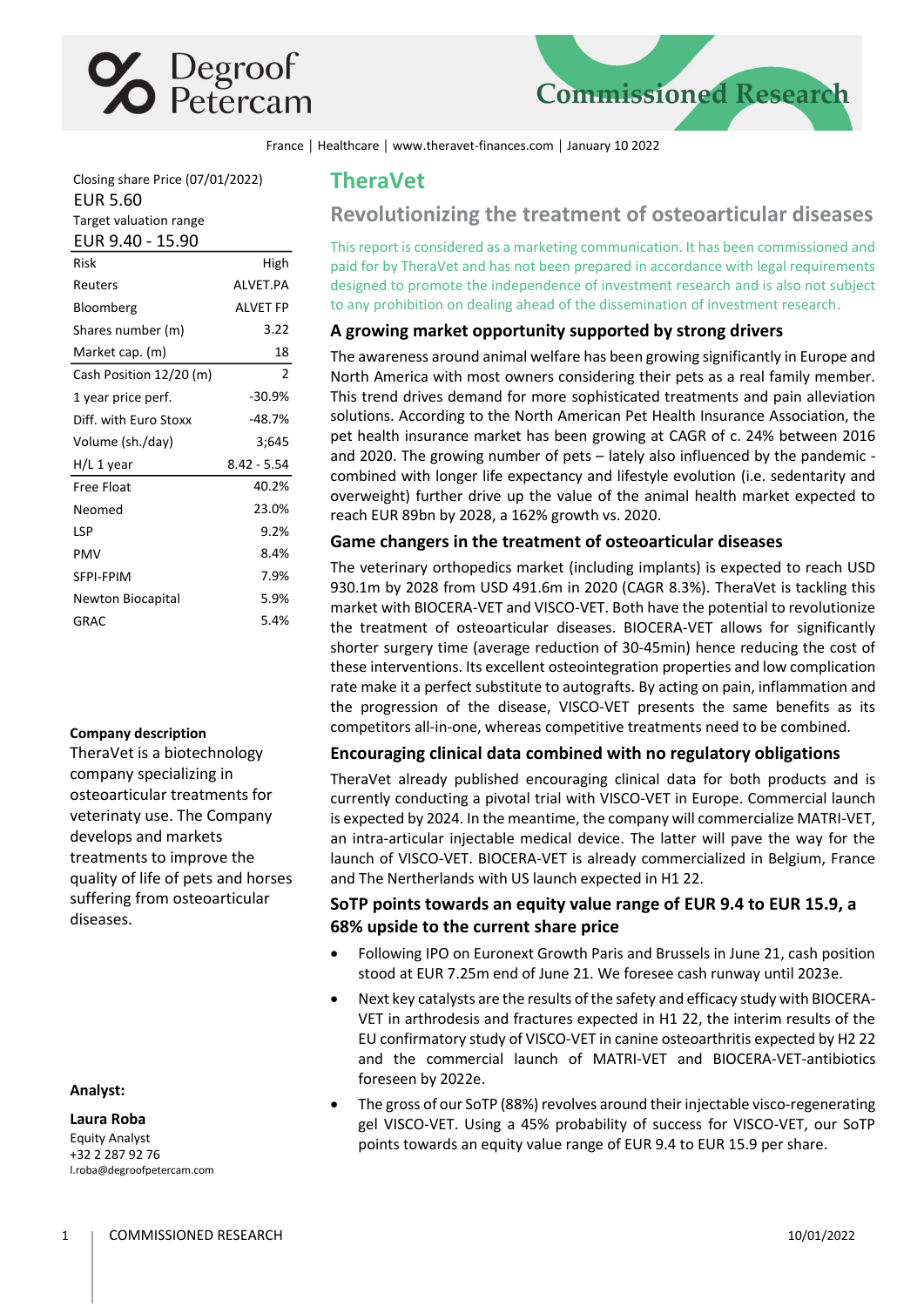# **C** Degroof



## **Table of contents**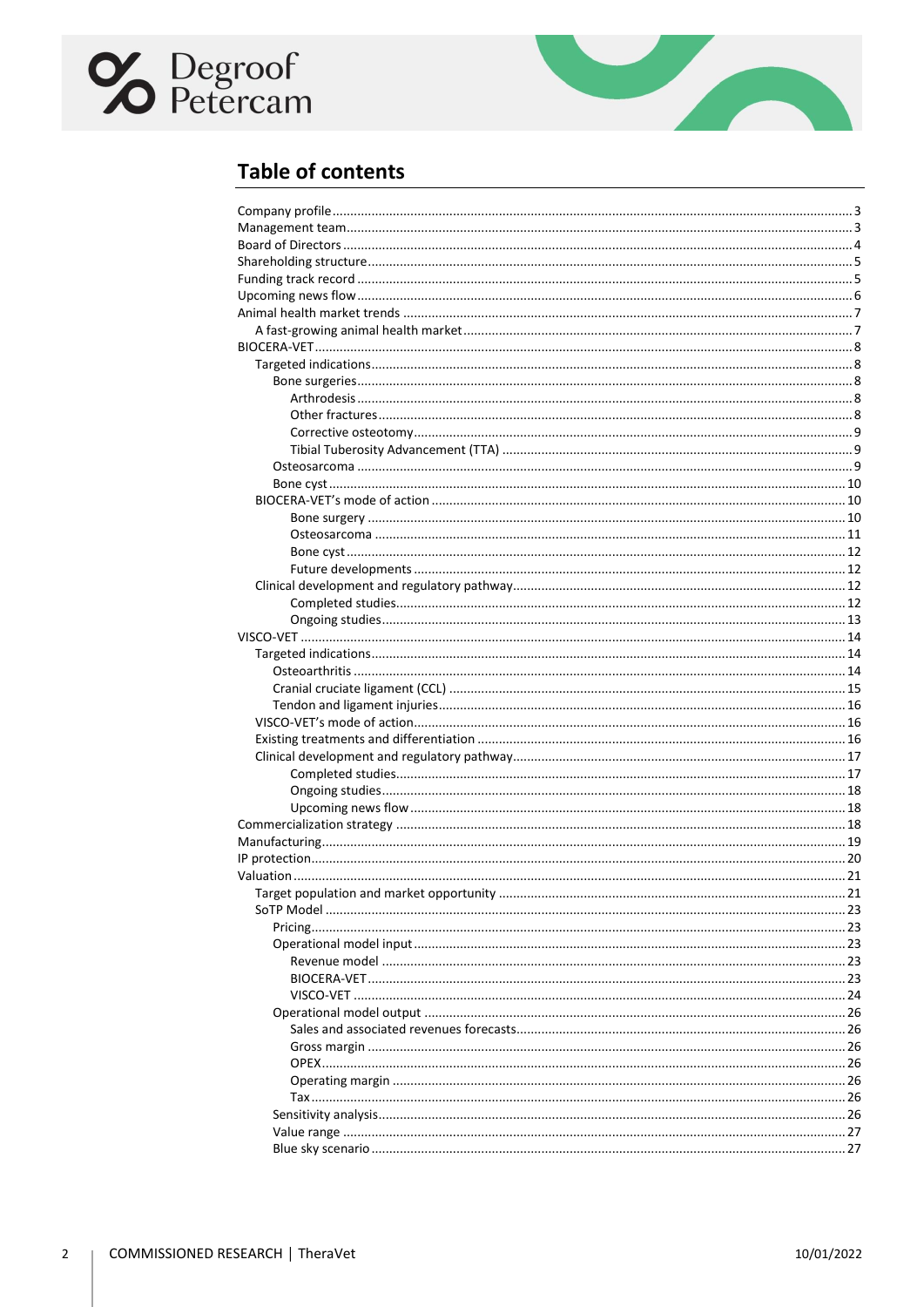<span id="page-2-0"></span>



## **Company profile**

TheraVet is a biotechnology company specializing in osteoarticular treatments for veterinary use. The Company develops and markets treatments to improve the quality of life of pets and horses suffering from osteoarticular diseases. TheraVet currently develops two product lines: BIOCERA-VET, a medical device and VISCO-VET, a pharmacological product. BIOCERA-VET is a synthetic bone substitute to be used in bone surgeries and osteosarcoma while VISCO-VET is an injectable visco-regenerating gel for the treatment of canine osteoarthritis, crania cruciate ligament deficiency (CCLD) and tendon and ligament injuries (TLI). The company was founded in 2017 and is headquartered in Gosselies, Wallonia with a US-based subsidiary.

## <span id="page-2-1"></span>**Management team**

| <b>Enrico Bastianelli - Founder and CEO</b><br>Mr. Bastianelli has 20 years of experience in the medtech and biotech<br>sector with expertise in bone, joints and orthopedics. He is the founder<br>leading<br>ex-CEO<br>of<br>Bone<br>Therapeutics,<br>international<br>and<br>a<br>biopharmaceutical company focused on innovative cell therapy products<br>for the treatment of bone diseases. He notably led the company's IPO in<br>2015. Mr. Bastianelli started his career at McKinsey. |
|------------------------------------------------------------------------------------------------------------------------------------------------------------------------------------------------------------------------------------------------------------------------------------------------------------------------------------------------------------------------------------------------------------------------------------------------------------------------------------------------|
| Julie Winand - Chief Corporate Officer<br>Ms. Winand has 8 years of experience in the pharma and biotech sector.<br>She holds a Ph.D. in Biochemistry and Cellular Biology. Prior to joining<br>TheraVet, she acquired experience in Product and<br><b>Business</b><br>Development at Bone Therapeutics and Novasep.                                                                                                                                                                           |
| Sabrina Ena - Chief Operating Officer<br>Ms. Ena has 8 years of experience in the pharma and biotech sector and<br>has worked along with Ms. Winand and Mr. Bastianelli at Bone<br>Therapeutics as a Preclinical Research supervisor. Her expertise lies in<br>the Preclinical, Clinical and Regulatory domain.                                                                                                                                                                                |
| Julie Schurgers - Chief Commercial Officer<br>Ms. Schurgers has over 16 years of experience in veterinary products<br>marketing and sales. Prior to joining TheraVet, she held various<br>marketing and product manager positions, notably at MSD Animal<br>Health, Elanco, Novartis.                                                                                                                                                                                                          |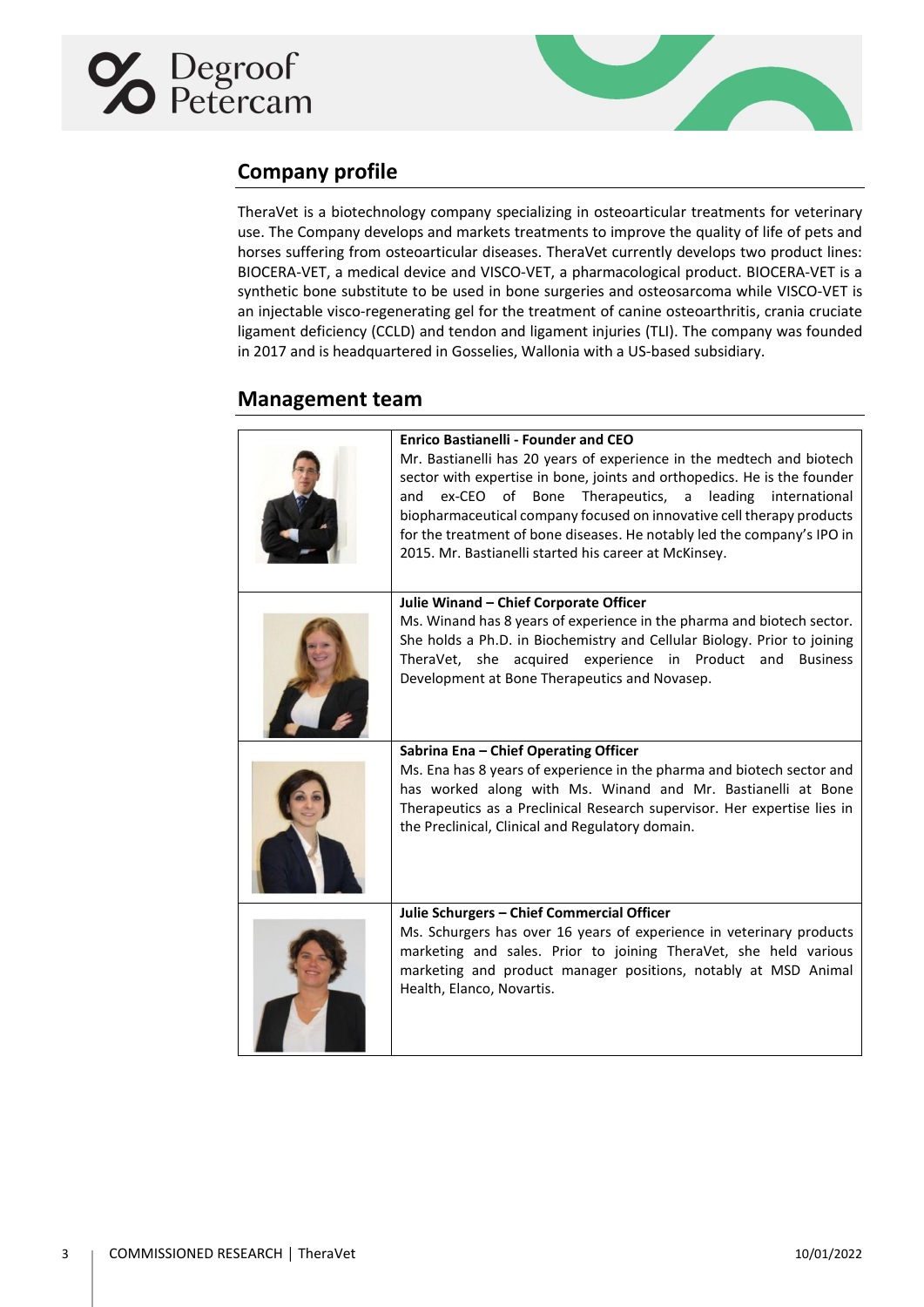<span id="page-3-0"></span>



## **Board of Directors**

| Simon Wheeler                              | <b>Chairman of the Board</b><br><b>Independent Director</b>      | PhD in Veterinary Medicine<br>$\bullet$<br>20 years of experience in major<br>pharmaceutical groups<br>10 years at Novartis Animal Health<br>$\bullet$ |
|--------------------------------------------|------------------------------------------------------------------|--------------------------------------------------------------------------------------------------------------------------------------------------------|
| Enrico Bastianelli                         | <b>CEO</b>                                                       | 20 years of experience in medtech<br>and biotech management<br>Ex-CEO and Founder of<br><b>Bones</b><br>Therapeutics                                   |
| Jean-Philippe<br>Mathieu                   | Investment manager at INVESTSUD<br><b>Non-executive Director</b> |                                                                                                                                                        |
| <b>Independent Director</b><br>Nesya Goris |                                                                  | PhD in Veterinary Sciences<br>$\bullet$<br>Co-founder and Chief Development<br>Officer at ViroVet                                                      |
| Julie Winand                               | <b>Executive Director</b>                                        | PhD in Biochemistry<br>8 years of experience in the pharma<br>٠<br>and biotech sector<br>Previously worked at Bones<br><b>Therapeutics</b>             |
| Christian Schirvel                         | <b>Independent Observer</b>                                      | 30 years of experience in leading<br>$\bullet$<br>pharmaceutical groups (e.g. Mérieux,<br>Merial, Vétoquinol, Novartis and<br>Elanco)                  |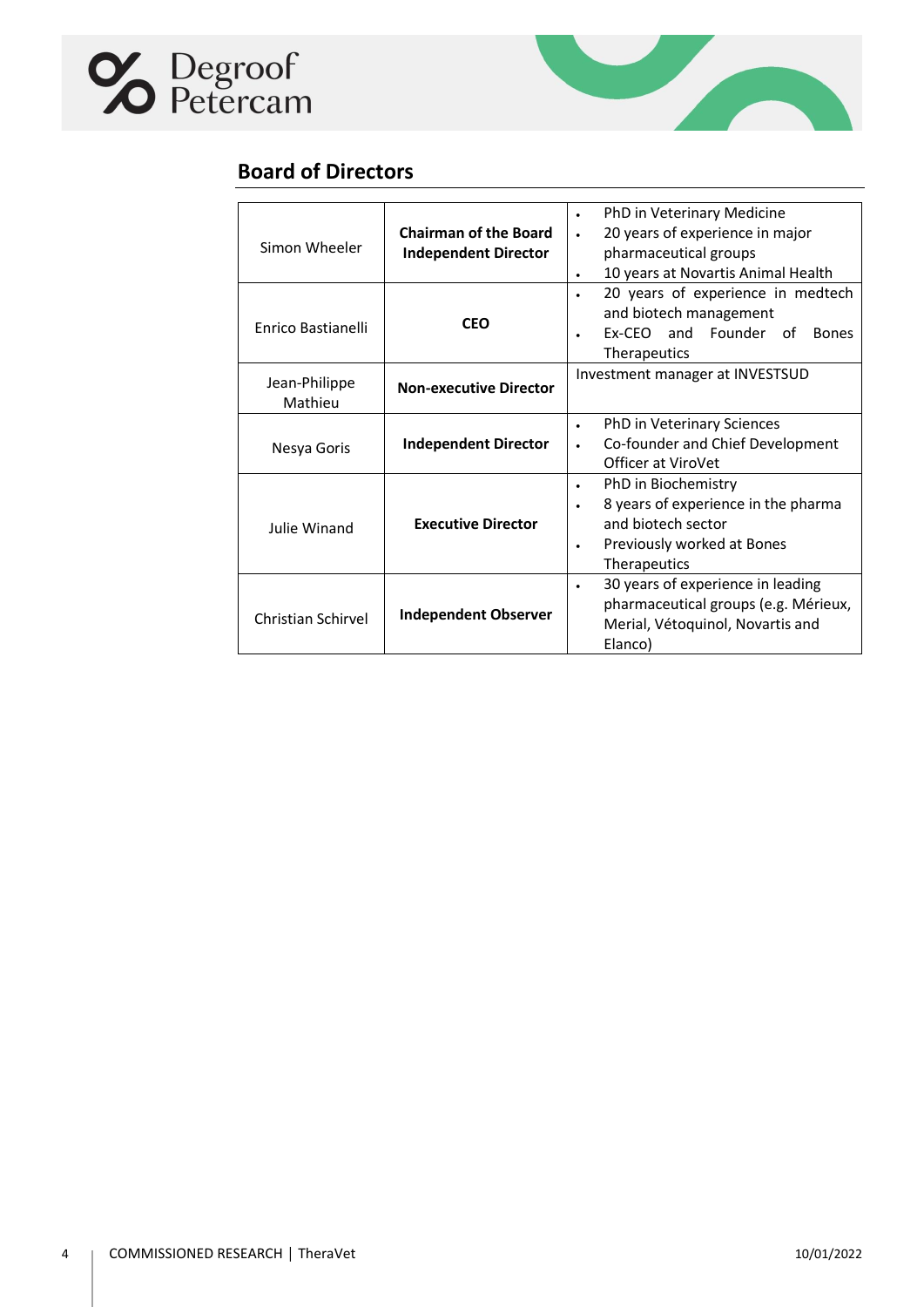<span id="page-4-0"></span>



## **Shareholding structure**

The majority of the company is held by the management together with historic shareholders (i.e. Theodorus III, Innovation Fund, Luxembourg Développement Europe and Financière Spinoff Luxembourgeoise). Free float represents c.22.8% of the shareholding structure.



## <span id="page-4-1"></span>**Funding track record**

Since its inception in **November 2017**, TheraVet raised a total of EUR 7.3m in commercial funding.

Between **December 2017 and May 2020,** TheraVet raised EUR 3.12m in equity in three rounds of financing involving four Belgian investment funds (Theodorus III, Innovation Fund, Luxembourg Développement Europe and Financière Spin-Off Luxembourgeoise) and business angels. The company also received recoverable advances - EUR 3.2m from the Walloon Region and EUR 0.15m from Biotech Coaching. The Walloon Region granted TheraVet EUR 0.8m in subsidies.

**On June 11, 2021**, TheraVet became a listed company on Euronext Growth Paris and Brussels, raising a total of EUR 7.15m for a market capitalization of c. EUR 31m (oversubscription rate: 117% of the initial offering; admission and issue price: €9.60 per share). The IPO proceeds provided the much-needed push in the development and commercialization efforts of BIOCERA-VET and VISCO-VET.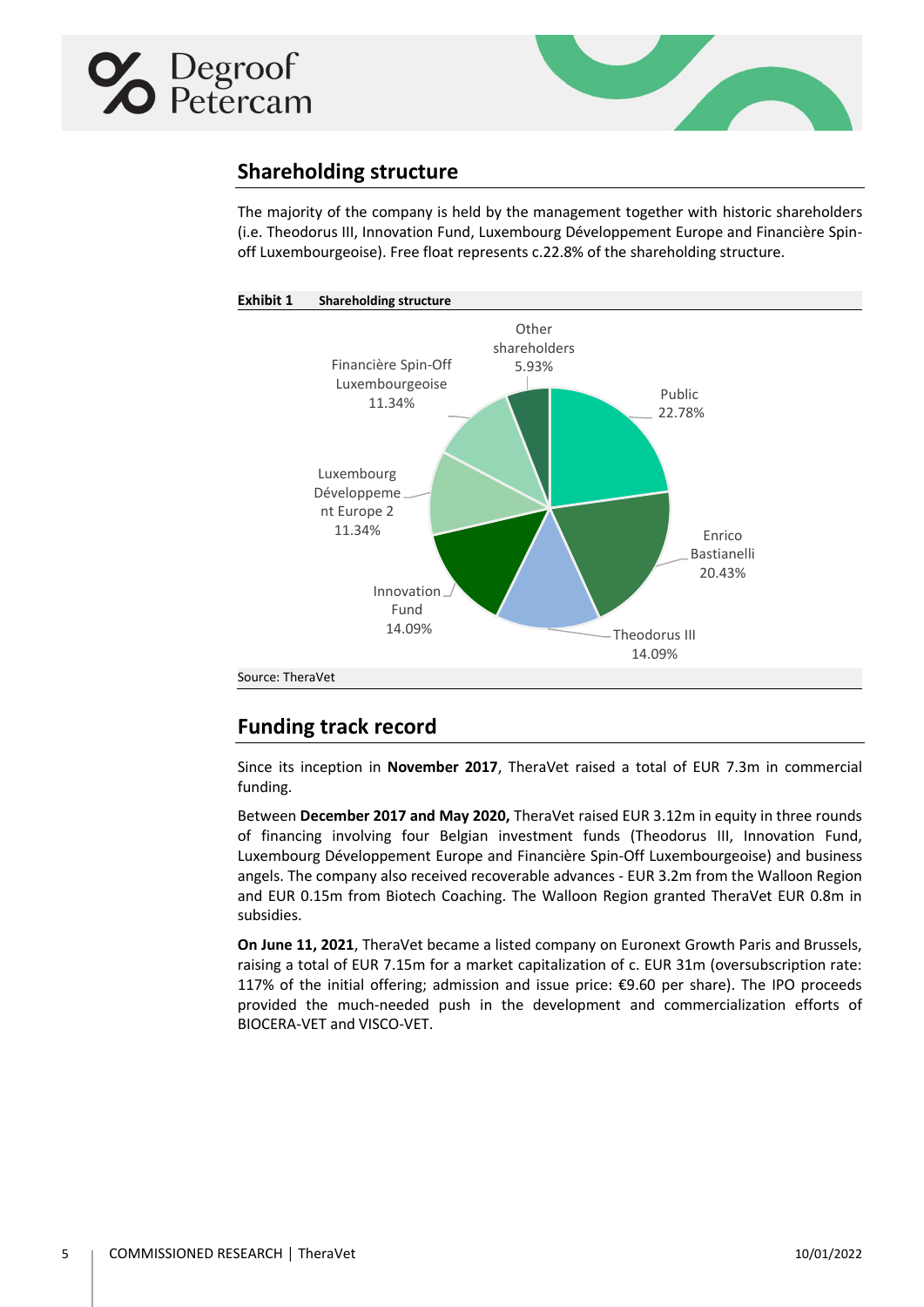## **X** Degroof



**Exhibit 2 Funding track record pre-IPO (in m EUR)**



## **Upcoming news flow**

Several clinical and commercial developments are expected next year leading to a strong pipeline of news flow.

<span id="page-5-0"></span>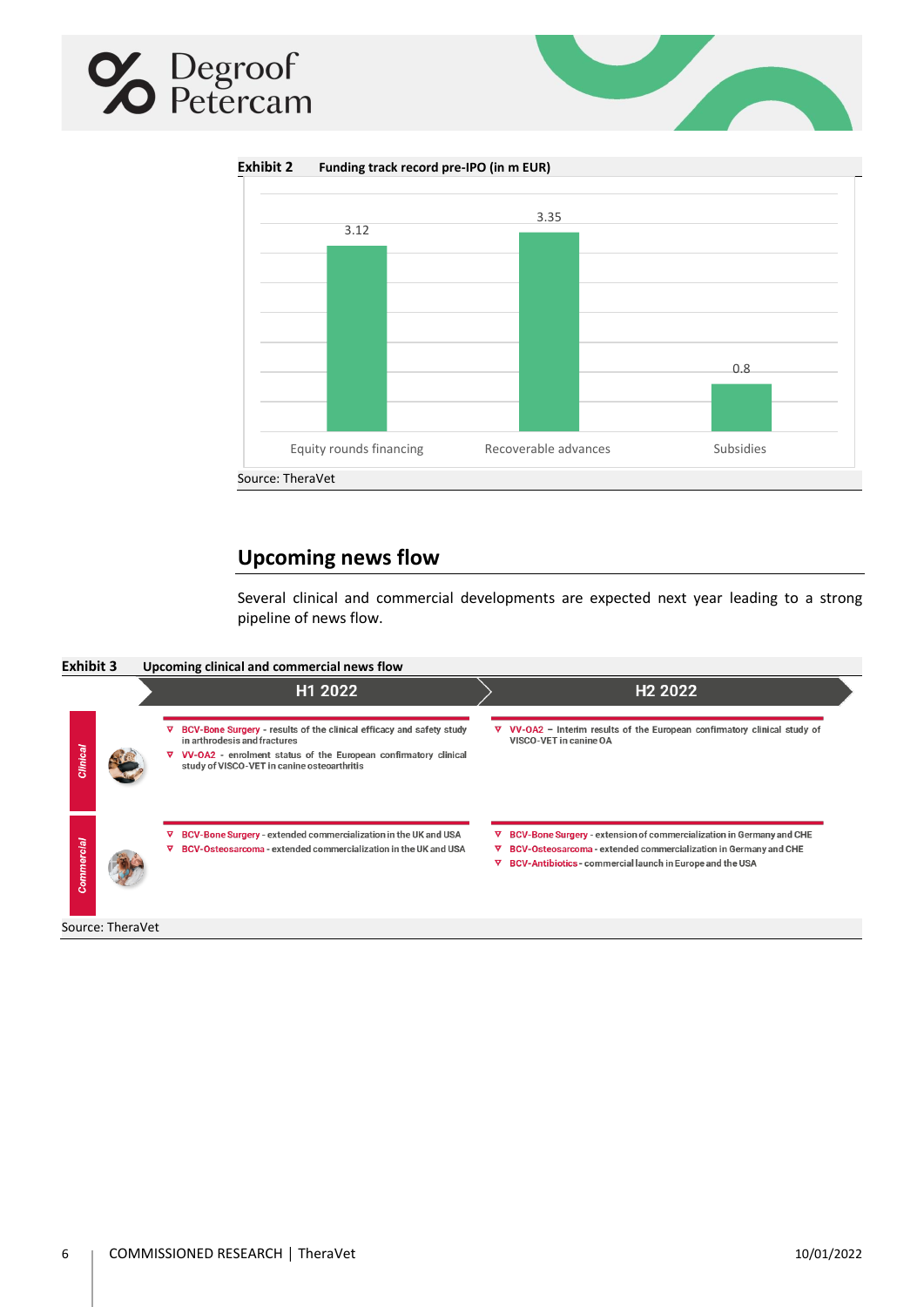<span id="page-6-1"></span><span id="page-6-0"></span>



## **Animal health market trends**

## **A fast-growing animal health market**

The global animal health market is expected to reach USD 89bn by 2028 from USD 34bn in 2020 $^{12}$ . This growth is notably explained by the evolution of the consideration for pets who are increasingly humanized and often seen as real family members. Owners are more and more concerned about the welfare of their animal, resulting in rising demand for cutting-edge treatments and pain alleviation solutions. The increase in pet health insurance spending further illustrates this trend. According to the North American Pet Health Insurance Association, the pet health insurance market has been growing at an average annual growth rate of c. 24% between 2016 and 2020 $^3$ .

Three main trends underline the growth of the animal health market:

1. The growing number of pets combined with lifestyle evolution (i.e. sedentary lifestyle leading to overweight) and longer life expectancy.



#### Source: Statista

- 2. The growing number of vets and the evolution of veterinary treatments towards more sophisticated procedures and products. Veterinary spending is expected to grow by 19 % in the US over the period of 2019 to 2024<sup>4</sup>.
- 3. The growing number of pets owners steadily more concerned by the wellbeing of their animals. Between 2010 and 2020, pets owner population grew by 22% in Europe<sup>5</sup>. According to the American Pet Products Association, pet ownership in the US went from 56% of households in 1988 to 70% in 2021.

Europe and North America are the biggest animal health markets in terms of expenditure.

2 Statista

 $^{\rm 1}$  Grand View Research, nimal Health Market Size, Share & Trends Analysis Report By Animal Type (Production, Companion), By Product (Pharmaceuticals, Diagnostics), By Distribution Channel, By End-use, By Region, And Segment Forecasts, 2021 - 2028

<sup>3</sup> Insurance information institute

<sup>4</sup> www.avma.org

<sup>5</sup> Statistat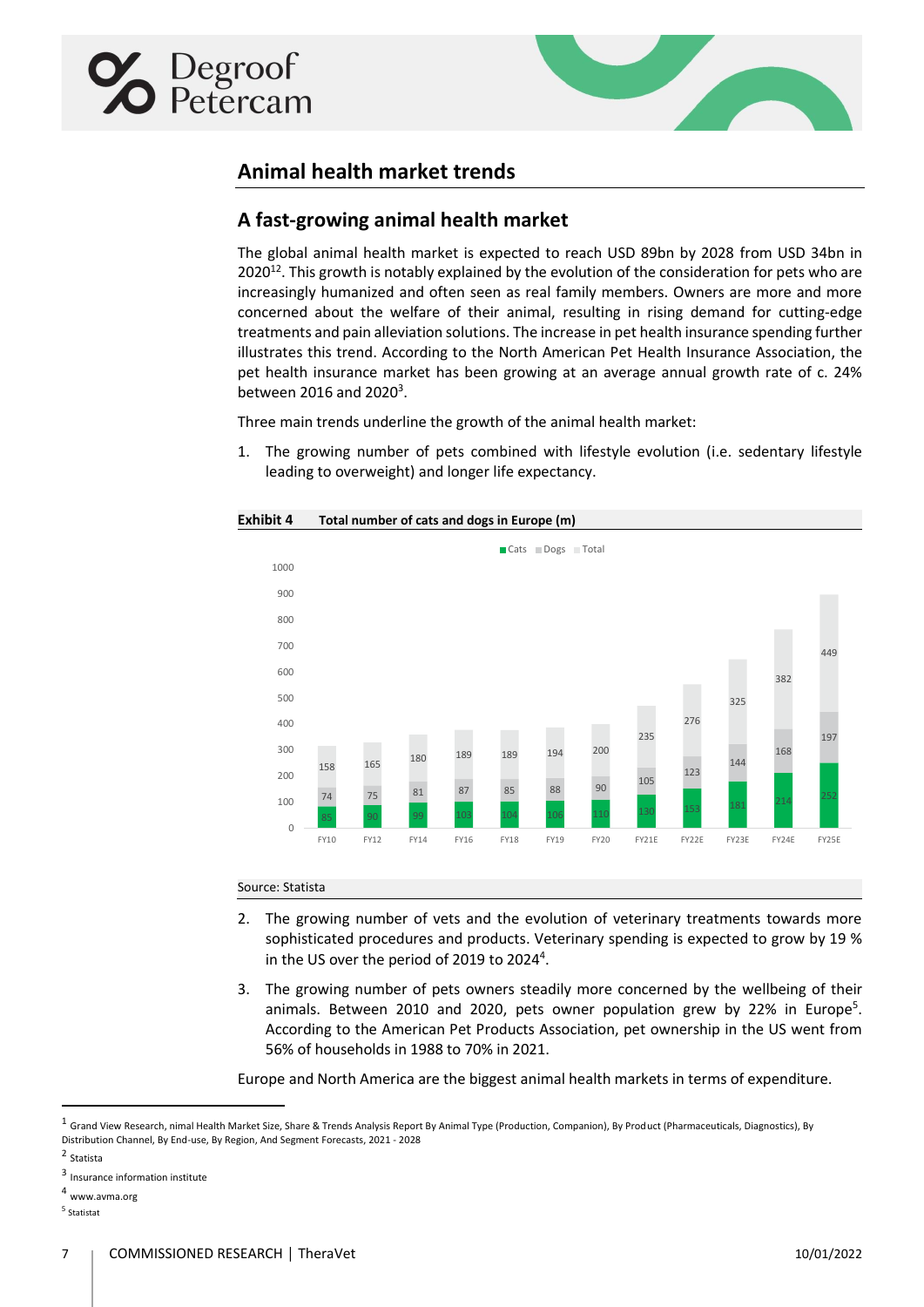<span id="page-7-1"></span><span id="page-7-0"></span>



## **BIOCERA-VET**

## **Targeted indications**

BIOCERA-VET is a synthetic bone substitute to be used in some bone surgeries (i.e. arthrodesis, tibial tuberosity advancement and other fractures), in the palliative treatment of osteosarcoma in cats and dogs and in bone cysts in horses. This section provides an overview of the indications targeted by BIOCERA-VET and the current standards of care.

## <span id="page-7-2"></span>**Bone surgeries**

## <span id="page-7-3"></span>**Arthrodesis**

Arthrodesis is a salvage procedure used in case of complex fractures, chronic articular pathology, or neurological impairment. The surgery aims at immobilizing the joint using bone fusion. Bones are permanently joined together with screws and plates to prevent movements and therefore eliminating the pain linked to joint instability. Usually, a bone graft is used to encourage bone fusion.



Source: North Downs Specialist Referrals

### *Procedure*

Currently, arthrodesis starts with the removal of the articular cartilage and the placement of a bone graft in the joint. The latter can come either from the patient (i.e. autograft), from a donor (i.e. allograft) or from a combination of both. It aims at facilitating bone fusion. Plates and screws are then used to immobilize the joint.

### *Risks and complications*

Arthrodesis is associated with two main potential risks and complications:

- Bone fusion might fail causing the plates and screws to break and requiring an additional surgery.
- Bones near the fused joint might break due to the unusual pressure resulting from the arthrodesis.

## <span id="page-7-4"></span>**Other fractures**

### *Treatments currently available*

Different types of treatments exist, depending on the type of fracture:

1) **Fiberglass casts.** Fiberglass is a type of plastic that can be shaped. Casts allow to re-align and a stabilize broken bones. It is mostly used for young and healthy animals for whom fracture healing is more rapid.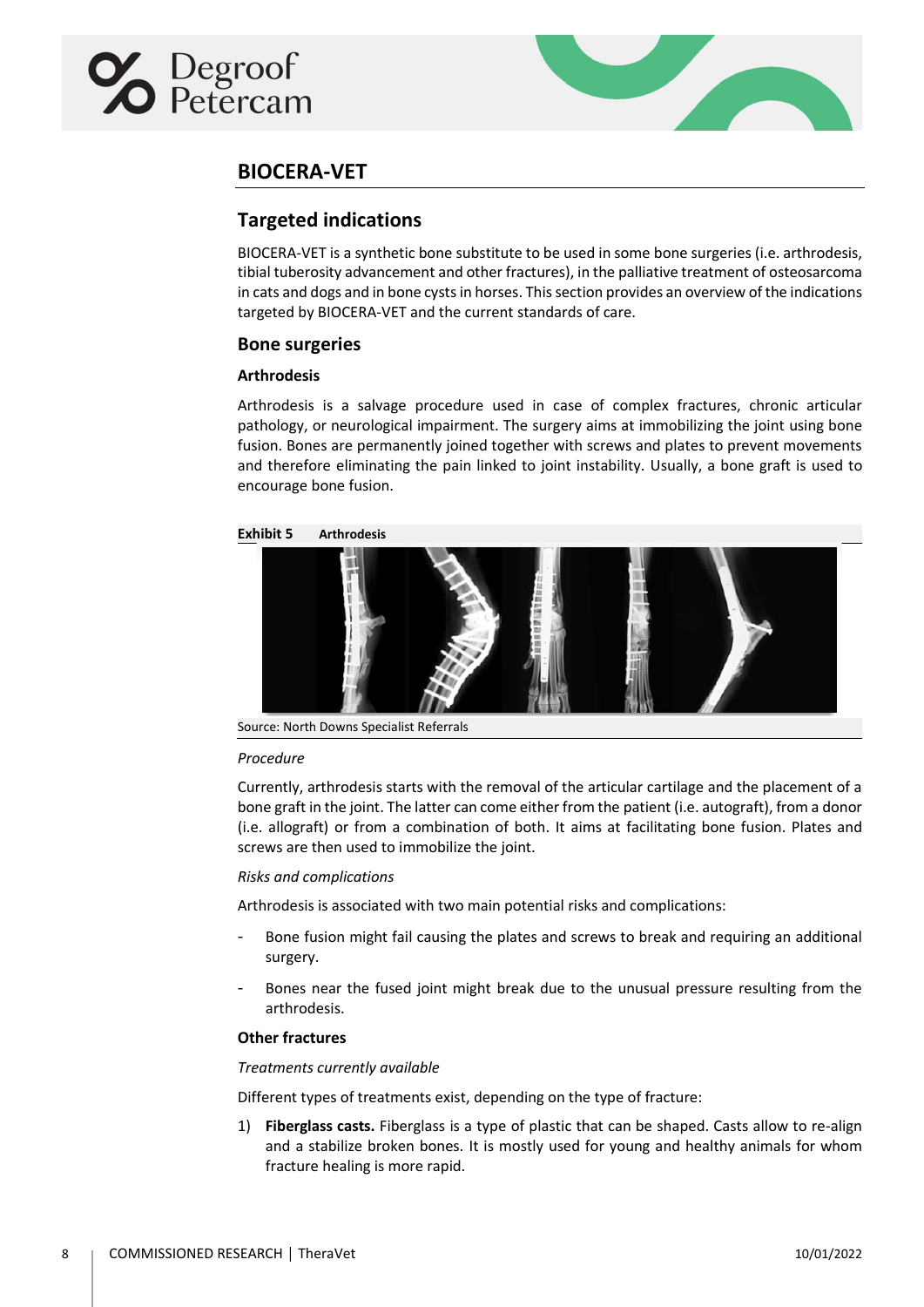<span id="page-8-0"></span>



2) **Bone plates**, **screws & pins.** These are placed inside the bone once it is realigned to maintain bones edges together. An alternative consists of using external frames connected to the bone with pins through the skin.

### **Corrective osteotomy**

Surgical procedure performed to modify the shape of bones. It can be used in case of deformed bones which, if not treated, will cause pain and lameness. Corrective osteotomy is more effective in younger dogs who don't suffer from aging problems such as arthritis yet.

### **Tibial Tuberosity Advancement (TTA)**

TTA is a procedure used in case of Cranial Cruciate Ligament (CCL) rupture or torsion. CCL is one of the most common knee injuries in dogs, causing pain, walking problems, cartilage and bones damages eventually leading to osteoarthritis. TTA consists of cutting the front part of the tibia to insert a spacer. The latter will change the alignment of the ligament covering the knee, eliminating sliding movements that lead femur to slip backward when CCL is torn.

<span id="page-8-1"></span>

**(arrow)**



## <span id="page-8-2"></span>**Osteosarcoma**

Osteosarcoma is the most common type of bone cancer in dogs. Abnormal production of cells destroys bones and leads it to break, causing pain and lameness. It often affects the humerus, radius/ulna, femur and tibia bones. Large and giant breeds are known to be more likely to develop this type of cancer.

### *Treatments currently available*

- Amputation. Most often, amputation is used to release pain. Owners are usually reluctant. Amputation might not be possible in cases of overweight, weak animal or past amputations.
- A combination of surgery and chemotherapy. Limb-sparing techniques consist of removing the tumorous bone and replacing it with a bone graft which is fixed using plates and screws. This procedure doesn't prevent cancer development and is therefore combined with chemotherapy. Surgery can only be used for specific bones and tumors. Weakened bones, overweight and past surgeries can prevent the use of this option. Complications include infection, tumor recurrence, fracture and graft failure.
- Palliative radiotherapy for pain control. Radiotherapy can help releasing pain for c. 2 to 4 months. However, while amputation guarantees a complete pain relief, radiotherapy is efficient only in some patients.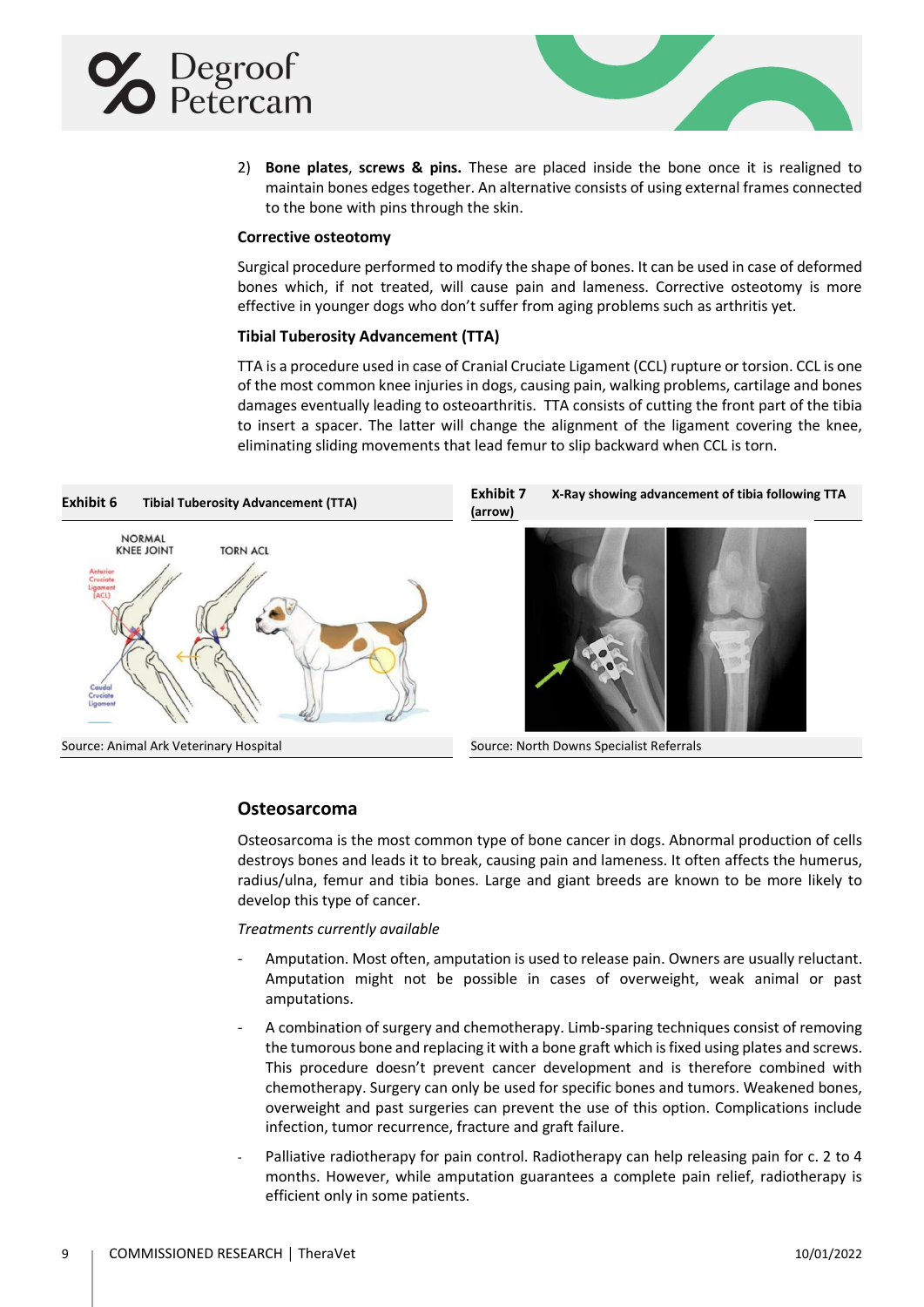



**Exhibit 8 X-Ray showing osteosarcoma affecting the end of the radius**







Source: North Downs Specialist Referrals Source: North Downs Specialist Referrals

## <span id="page-9-0"></span>**Bone cyst**

Bone cyst is a fluid-filled spot formed in bone that usually affects young horses and may lead to lameness. This may have negative impacts on sport horses' performances.

#### *Treatment currently available*

Current treatment includes surgery in combination with drugs to alleviate pain. The procedure consists of placing a screw through the cyst which allows to reduce pressure and therefore alleviate pain. However, effectiveness is limited, and this procedure does not allow bone reformation.

## <span id="page-9-1"></span>**BIOCERA-VET's mode of action**

BIOCERA-VET is a synthetic injectable self-hardening cement made from tricalcium phosphate and ortho-phosphate salts. After crystallization, the cement composition is chemically close to natural bone which makes it a good bone substitute. The porosity of BIOCERA-VET facilitates cells colonization and biological fluid penetration which eases osteointegration and favours new bone formation.

BIOCERA-VET facilitates the formation of bridges with the bone hence promoting bone fusion. Its osteointegration properties enable the formation of new bone inside and around the bone substitute.

BIOCERA-VET is indicated to fill bones and articular gaps. In addition to being easy to use, its self-hardening properties provide mechanical resistance.

### <span id="page-9-2"></span>**Bone surgery**

BIOCERA-VET offers an alternative to autograft in bone surgeries(e.g. arthrodesis, osteotomies, fractures, repairs and TTA surgery). BIOCERA-VET is as efficacious as autograft in bone fusion while being associated with a lower complication rate. Also, by eliminating the need for bone collection to perform an autograft, procedure time is significantly reduced (30 to 45min).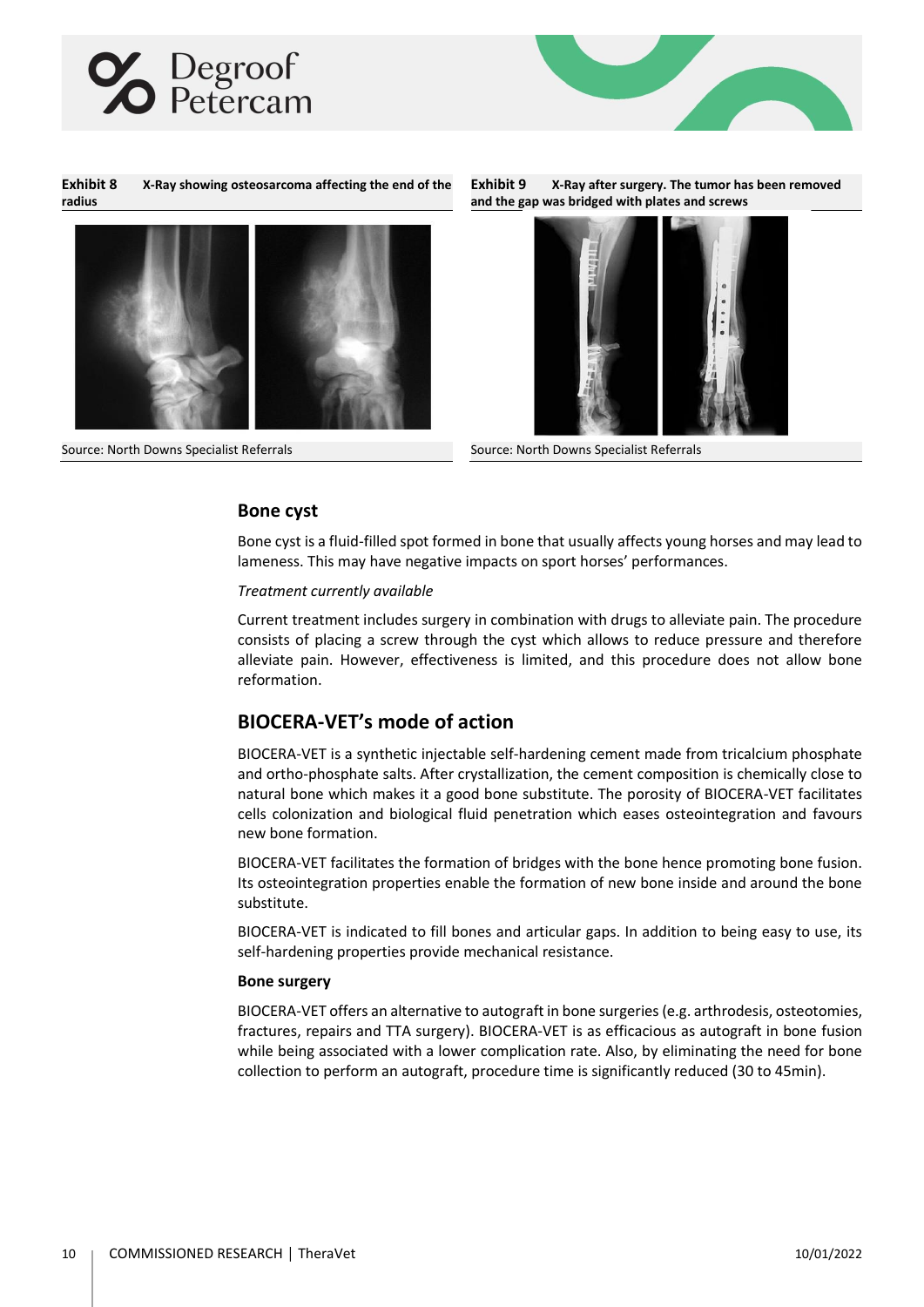## Degroof<br>Petercam



**Exhibit 10 X-Ray showing advancement of tibia following TTA using BIOCERA-VET**

Currently 80% of veterinary bone surgeries are done using autografts, i.e., removing a piece of healthy bone from the patient and implanting it into the surgical site. This invasive technique can be associated with complications and requires a long surgical time. BIOCERA-VET displays similar efficacy and lower complication rate than autograft. It allows the surgeon to reduce operating time by **30 to 45 minutes.** In addition to optimizing surgeons' time, BIOCERA-VET lowers operating room occupancy, ultimately reducing treatment costs. On top of that, the time spent by the animal under sedation is reduced as well, hence limiting co-morbidity.





Open fractures present a high risk of infection. Veterinarians prefer in that case to limit intervention in order to minimize risks. The availability of an antibiotic supplemented product would allow the treatment of surgical cases presenting a high risk of infection (e.g. open fractures). TheraVet expects to launch BIOCERA-VET combined with antibiotics by H2 2022. The later could become a product of choice for "high-risk" operations for which there are no alternatives currently.

#### <span id="page-10-0"></span>**Osteosarcoma**

In osteosarcoma, BIOCERA-VET is used in a mini-invasive surgical procedure named cementoplasty. The latter consists in the injection of BIOCERA-VET to strengthen the bone weakened by the tumor, hence reducing the pain and the risk of fractures. This minimally invasive procedure allows for short operating time, rapid recovery, and limited costs.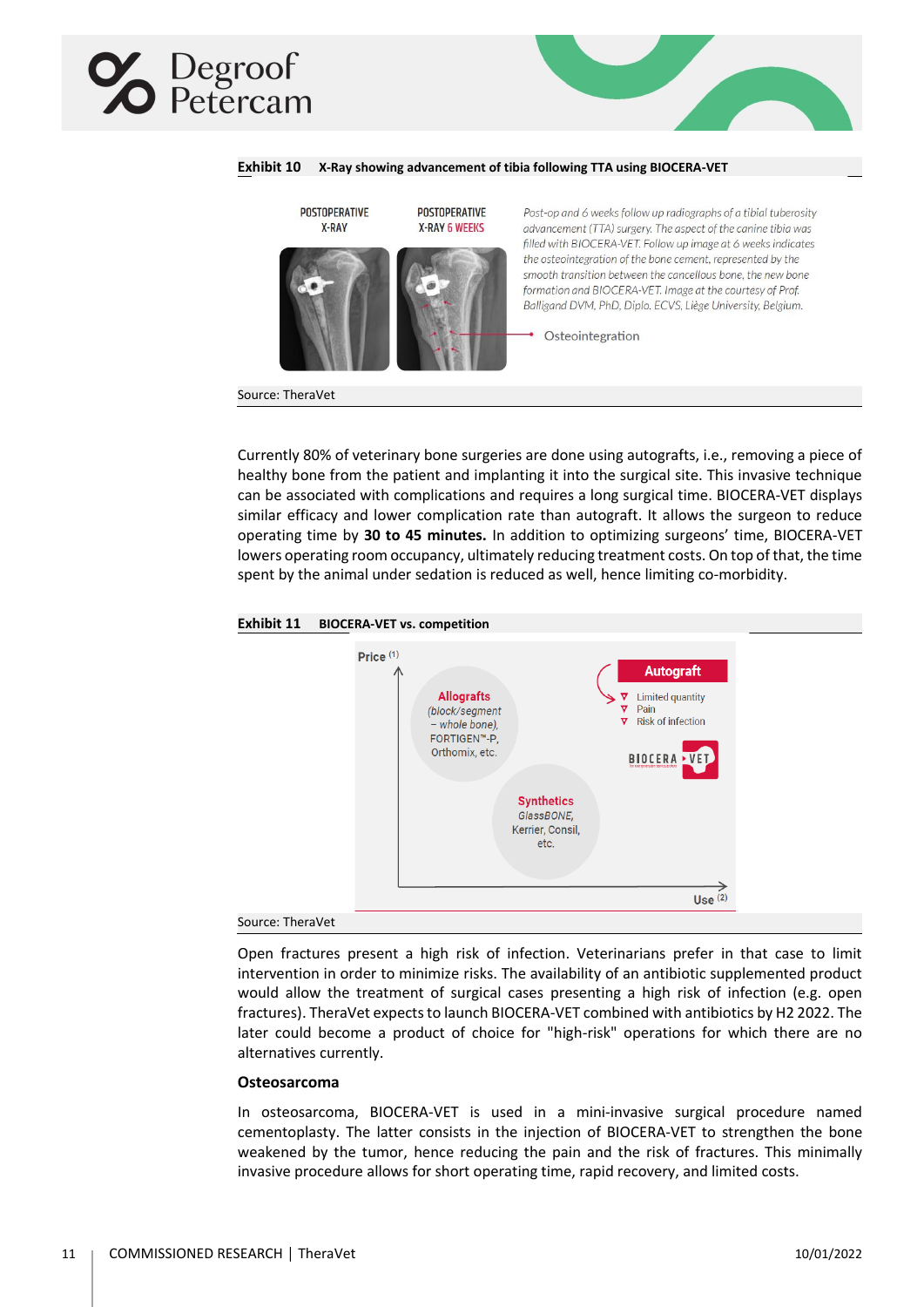<span id="page-11-0"></span>



## **Bone cyst**

BIOCERA-VET is used to fill bone cavities. Its good osteointegration properties promote bone reformation. That method prevents the use of screws.

#### <span id="page-11-1"></span>**Future developments**

On November 3, 2021, TheraVet announced the addition of a new bone substitute to its portfolio, as part of the expansion of its collaboration with Graftys. The new product is a highly injectable bone substitute specifically made for mini-invasive grafts.

On November 22, 2021, TheraVet announced an exclusive worldwide distribution agreement with INNOTERE - bone biomaterials manufacturer – to broaden its bone substitute offering. Three new bones substitutes were added to the portfolio:

- An injectable phosphate-based cement with prolonged working time for more complex procedures
- Biosynthetic granules of ultrafine size
- 3D-bioprinted calcium-phosphate based bone substitute to create complex tailor-made implants

As part of the agreement, TheraVet and INNOTERE will jointly work on the development of innovative bones substitutes focusing mostly on improving their injectability and workability, their bone-generation properties and drug delivery capacities.

## <span id="page-11-2"></span>**Clinical development and regulatory pathway**

As a veterinary medical device, BIOCERA-VET can be directly marketed without the need to proof its efficacy or safety in clinical trials. Unlike veterinary medicinal products, veterinary medical devices are not regulated by EU and US authorities. However, TheraVet conducted several studies on a voluntary basis to proof the safety and efficacy of BIOCERA-VET and hence facilitate commercialization and adoption. Data from completed clinical trials on dogs already suggest improved safety and efficacy profiles as well as quality of life with BIOCERA-VET. Another study is currently conducted in the US on a larger dog population in order to further strengthen these data and prepare for marketing launch in this region.

### <span id="page-11-3"></span>**Completed studies**

- Arthrodesis. Efficacy and safety of BIOCERA-VET was assessed in a comparison between 16 dogs treated with BIOCERA-VET and 13 dogs treated with autograft (i.e. standard of care) (historical control). Independent radiological evaluation conducted 4 to 8 weeks after the procedure showed that BIOCERA-VET is at least as effective as autologous bone graft in inducing bone fusion and that it reduces complication rate and surgery time as compared to autograft. The safety evaluation showed a lower rate of complications with BIOCERA-VET vs. autograft. Together, this translates into an excellent efficacy-safety profile for TheraVet's bone substitute.
- Osteosarcoma. BIOCERA-VET was assessed in a prospective- non controlled multicentric clinical study in client-owned dogs suffering from osteosarcoma. 12 dogs were treated with percutaneous cementoplasty using BIOCERA-VET as a palliative approach. The main objective of the study was to evaluate the improvement in dog pain and quality of life at 1,2 and 6 months after treatment. Results were published on November 15, 2021 and demonstrated a significant improvement in pain associated with osteosarcoma.
	- o 67% of the dogs at 1 month and 50% at 2 and 6 months experienced a reduction of at least 50% in pain.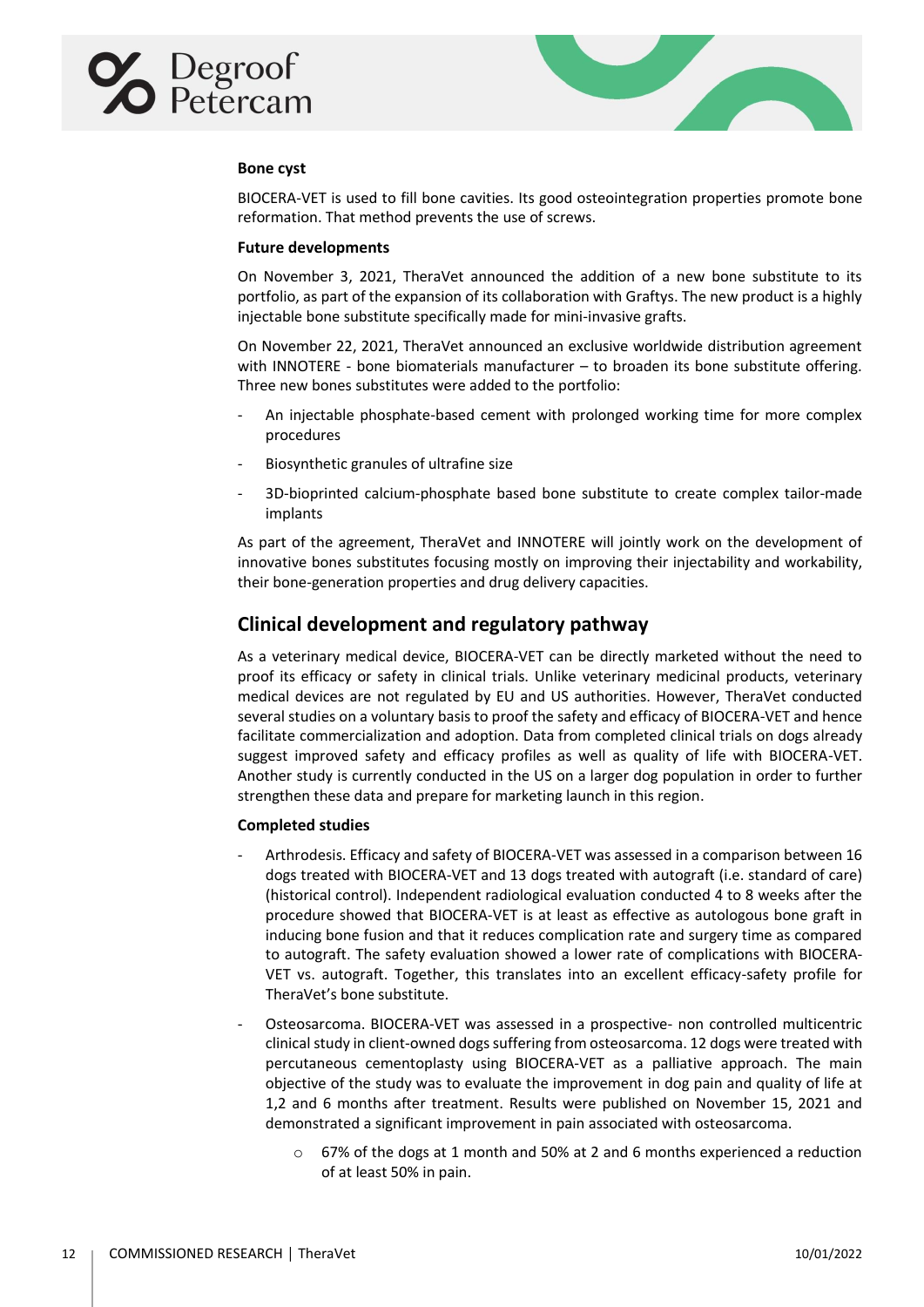## **X** Degroof



- o Quality of Life was improved in 78% of the dogs at 1 month and in 50% of the dogs at 2 and 6 months.
- o 3 complications were reported: surgical site infection, swelling at the surgical site and one fracture at the site of the tumor. According to the company, similar cementoplasty approaches with polymethyl methacrylate were associated with a significantly higher complication rate (75%).

## <span id="page-12-0"></span>**Ongoing studies**

- Bone surgery. US study meant to collect additional efficacy and safety data for BIOCERA-VET in 30 dogs undergoing standard bone surgeries (e.g. arthrodesis, osteotomy, fracture and Tibial Tuberosity Advancement (TTA)). US commercial launch is expected by 2022, starting with Texas, Florida and the Carolinas (North and South) - areas with high veterinary coverage.

| Exhibit 12<br><b>BIOCERA-VET commercial launch timeline</b> |          |                     |                        |                        |
|-------------------------------------------------------------|----------|---------------------|------------------------|------------------------|
|                                                             | H1 2021  | H <sub>2</sub> 2021 | H1 2022                | H <sub>2</sub> 2022    |
| <b>Bone surgery</b>                                         |          |                     |                        |                        |
| Belgium                                                     | Launched |                     |                        |                        |
| France                                                      |          | Launched            |                        |                        |
| The Netherlands                                             |          | Launched            |                        |                        |
| UK/Ireland                                                  |          |                     | Expected launch        |                        |
| <b>US</b>                                                   |          |                     | <b>Expected launch</b> |                        |
| Germany/Switzerland                                         |          |                     |                        | <b>Expected launch</b> |
| <b>Osteosarcoma</b>                                         |          |                     |                        |                        |
| Belgium                                                     |          | Launched            |                        |                        |
| France                                                      |          | Launched            |                        |                        |
| The Netherlands                                             |          | Launched            |                        |                        |
| <b>UK</b>                                                   |          |                     | <b>Expected launch</b> |                        |
| <b>US</b>                                                   |          |                     | <b>Expected launch</b> |                        |
| Germany/Switzerland                                         |          |                     |                        | <b>Expected launch</b> |
| Bone surgery + antibiotics                                  |          |                     |                        | <b>Expected launch</b> |
| Source: TheraVet                                            |          |                     |                        |                        |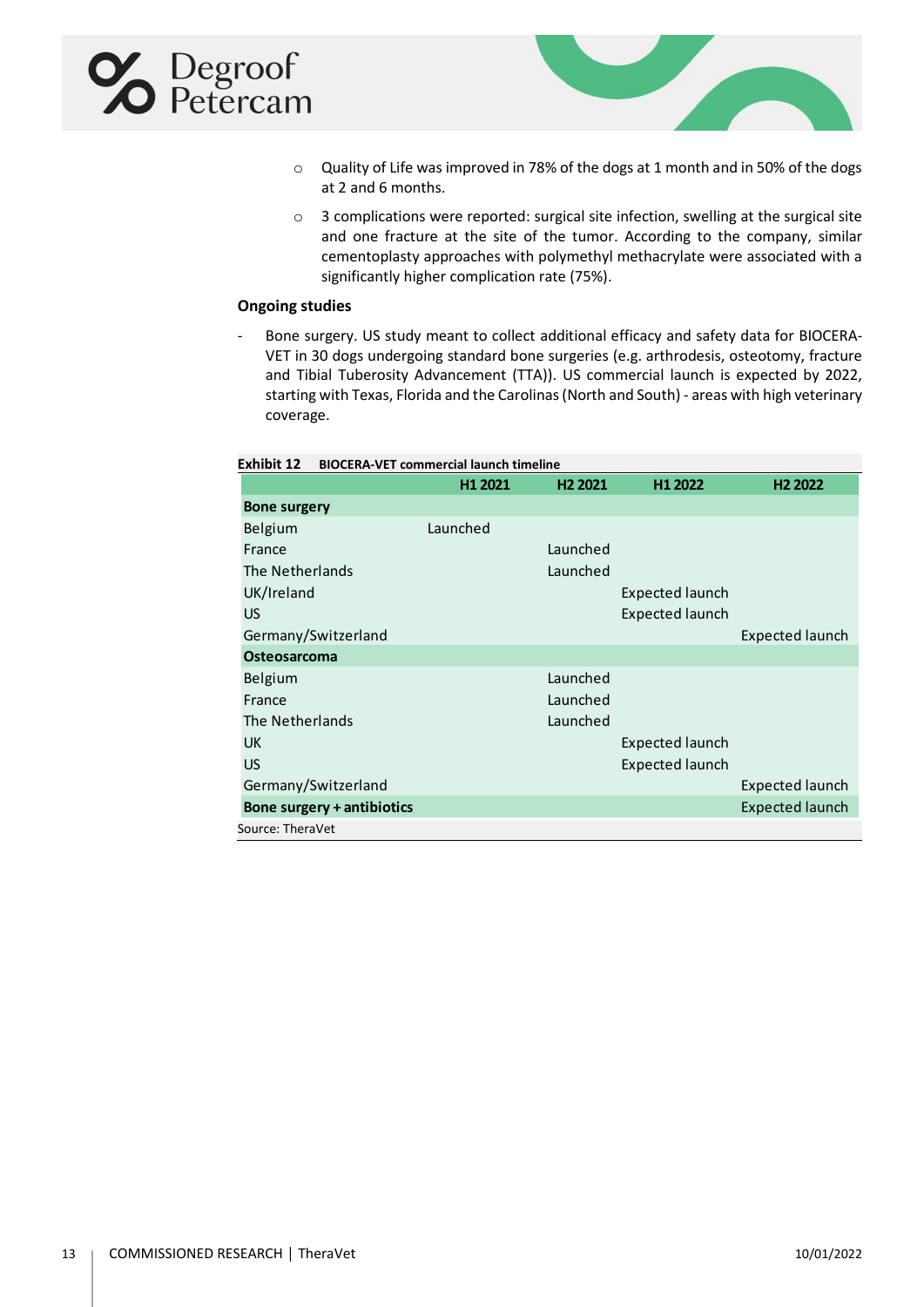# <span id="page-13-1"></span><span id="page-13-0"></span>Degroof<br>Detercam



## **VISCO-VET**

## **Targeted indications**

## <span id="page-13-2"></span>**Osteoarthritis**

Osteoarthritis – also called degenerative joint disease - is the consequence of a disintegration of the cartilage between the bones leading to inflammation of the joint. Cartilage ensures that bones can move smoothly by acting as a protective buffer. The decomposition of this cushion leads bones surfaces to rub against each other's causing pain, inflammation, and mobility restrictions. Most common causes include age, weight, injury history, disease and repetitive stress.

## **There are two types of Osteoarthritis:**

- **Chronic active osteoarthritis**. Causes pain and lameness
- **Chronic silent osteoarthritis**. Causes stiffness

## *Treatments currently available*

Osteoarthritis cannot be cured. Current treatments allow to convert chronic active osteoarthritis into chronic silent osteoarthritis. The objective is to limit the development of the disease, the pain and inflammation. Joint supplements are usually prescribed.

- Conservative management. This approach relies on weight control and physiotherapy.
- Chondrosupplements. These are natural health products commonly recommended for the treatment of osteoarthritis in dogs. Chondrosupplements contribute to the synthesis of glycoaminoglycans and proteoglycans, which are building blocks for the formation of cartilage. These drugs help by inhibiting enzymes that contribute to cartilage breakdown.
- Non-Steroidal Anti-Inflammatory Drugs (NSAIDs). NSAIDs are the current reference for the treatment of osteoarthritis. Non-Steroidal Anti-Inflammatory Drugs allow to reduce both pain and inflammation. However, prolonged use may cause gastrointestinal ulceration and are contraindicated in the presence of renal insufficiency or dehydration.
- Glucocorticoids. Given by tablets or injections, these drugs have higher anti-inflammatory effect than NSAIDs, but prolonged use can cause serious side effects to the patient such as kidney issues.
- Surgery. In some cases, medication is ineffective making surgery a necessity. The damaged tissue is removed, or the joint is replaced entirely.

Factors such as obesity, lack of proper nutrition, exercise, and diabetes in pet canines are expected to foster the growth of the arthritis market. The rising prevalence of osteoarthritis is creating demand for new and more effective treatments.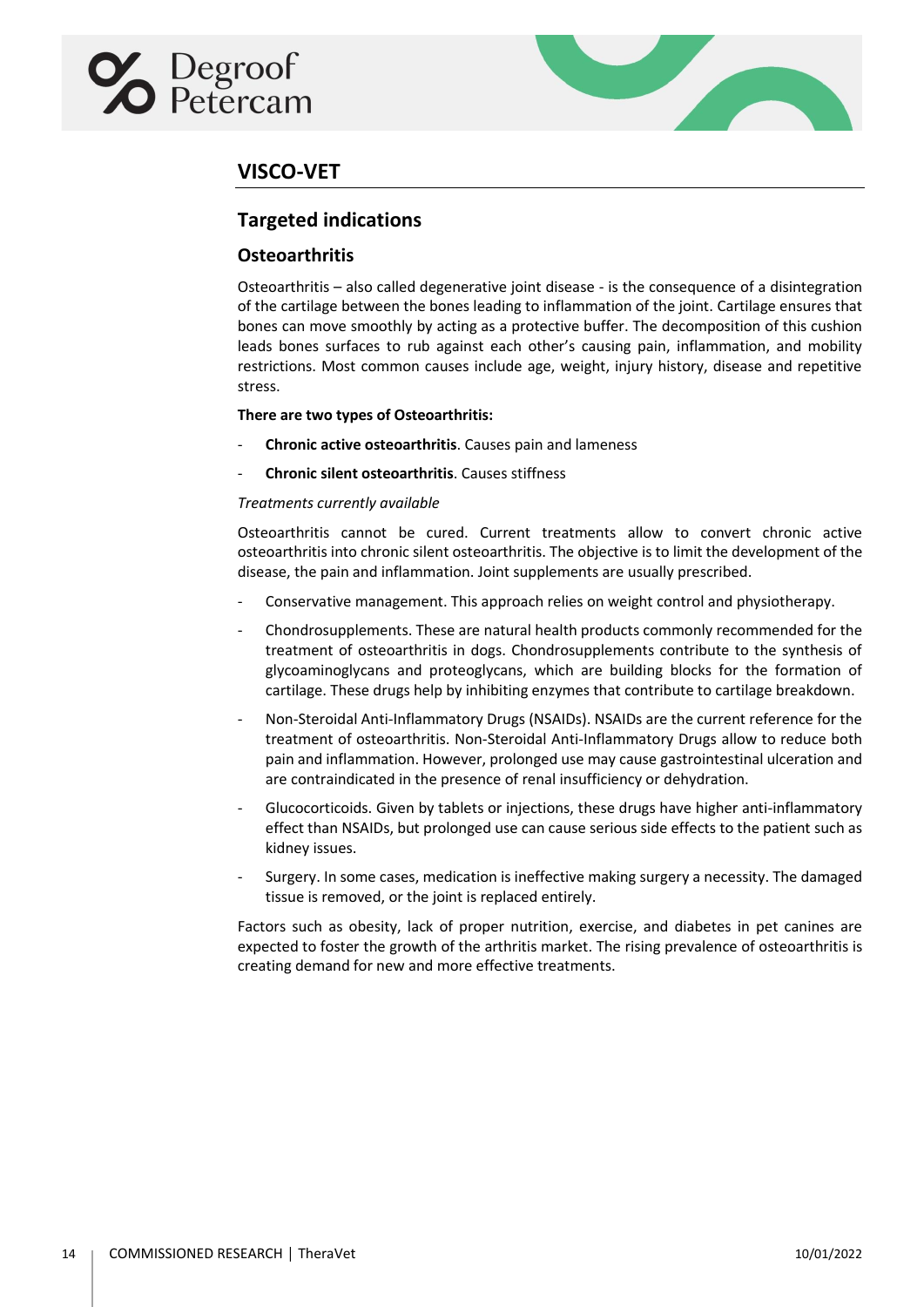





**Exhibit 13 X-Ray showing normal hip joints Exhibit 14 X-Ray showing hips with osteoarthritis** 



Source: The canine fitness center Source: The canine fitness center

## <span id="page-14-0"></span>**Cranial cruciate ligament (CCL)**

CCLs are two ligaments located within the knee joints between the femur and the tibia. Their role is to restrict the movement of these bones preventing the tibia to move forward relatively to the femur.

CCL rupture has two main causes: trauma or degeneration. Traumatic injury is due to the twisting of the ligament, when the dog changes direction while running, for example. The whole-body weight is therefore supported by the CLL. The weakened ligament may partially or completely rupture following activities such as running or jumping. Unfortunately, the condition leading to CCLR is often present in both knees, and about 30-50% of dogs will rupture both CCLs within 1-2 years. CCL rupture is one of the most common orthopaedic disease seen in dogs.

## *Treatments currently available*

CCL is one of the most important causes of lameness in dogs. Surgical stabilization of the stifle joint is the treatment of choice for complete CCLR in dogs. Currently three procedures are recommended:

- **Extra-capsular stabilizing suture**: This procedure attempts to mimic the functions of the CCL by placing a heavy gauge suture across the stifle joint in a similar orientation than a normal CCL.
- **TPLO (Tibial plateau levelling osteotomy):** The TPLO changes the mechanics of the stifle joint rather than attempting to replace or mimic the CCL with a graft or suture. In a TPLO procedure, the tibia is cut (osteotomy) and rotated in order to flatten the tibial plateau (the top or joint surface of the tibia) and prevent the femur from sliding backwards, then stabilized in a new position using plate and screws.
- **TTA (Tibial tuberosity advancement):** Like the TPLO procedure, the TTA changes the mechanics of the stifle joint in order to counter-act the abnormal forces placed on the joint following injury to the CCL. In this procedure, a cut is made in the tibia along the front edge (cranial surface) where the patellar (knee cap) ligament attaches. This segment of bone is advanced a pre-determined distance and stabilized using a titanium plate and screws.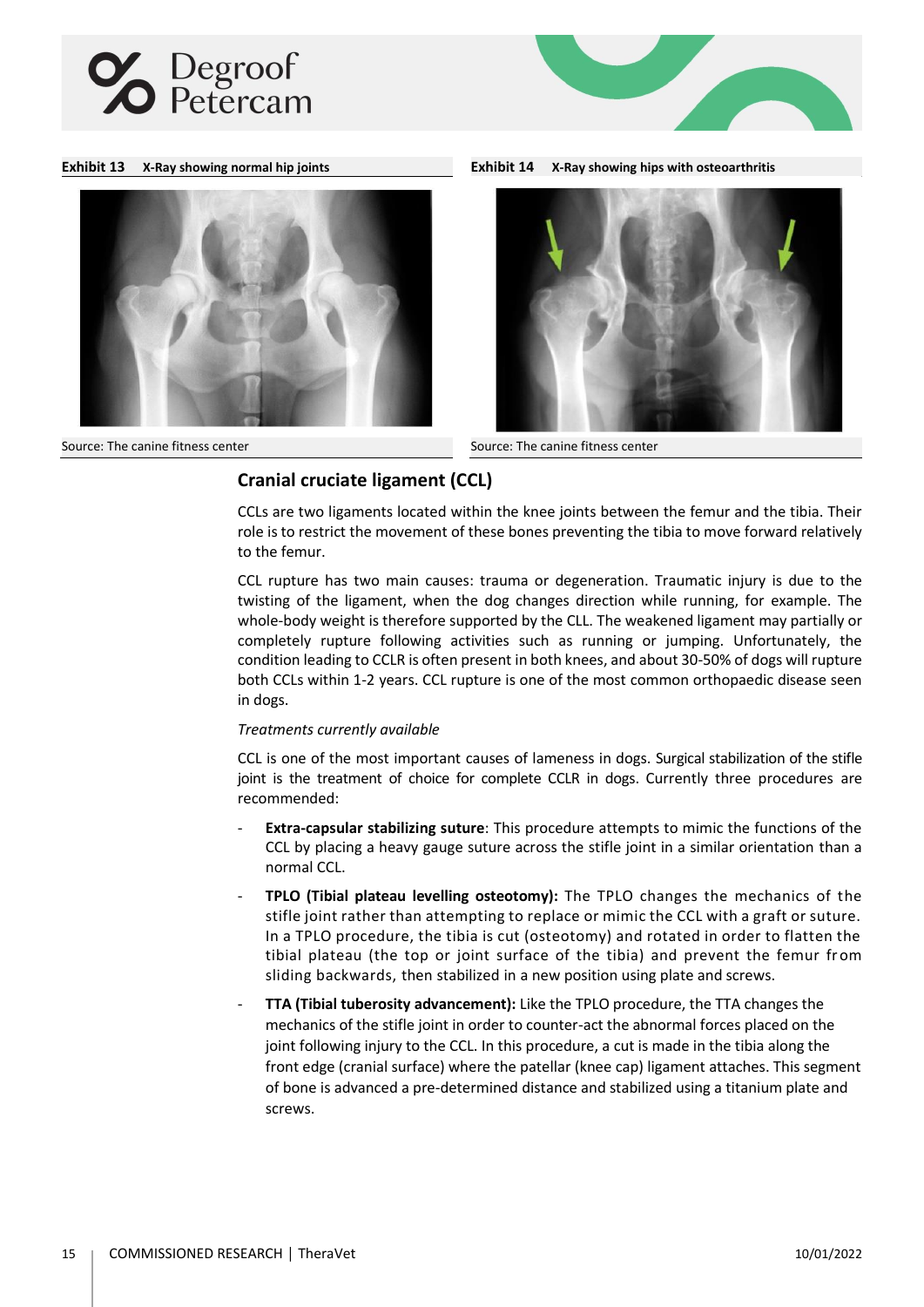<span id="page-15-0"></span>



## **Tendon and ligament injuries**

Tendon and ligament injuries (TLI) are often the result of trauma or micro lesions caused by chronic stress. These injuries may either be degenerative or chronic.

## *Treatments currently available*

- Surgeries are performed to treat severe tendon injuries, particularly ruptures. These involve reattachment of tendon to bone using suturing and scaffolding.
- For mild cases such as strain or spraining of tendons, casts or splints are used to stabilize the affected area.
- NSAIDs (non-steroidal anti-inflammatory drugs) are considered in case of severe inflammation.

## <span id="page-15-1"></span>**VISCO-VET's mode of action**

VISCO-VET is an intra-articular injectable gel based on hyaluronic acid, canine allogenic plasma and an active pharmaceutical component. VISCO-VET intends to restore the lubrification of the joint, improve joint function and insure pain relief. The product is provided lyophilized for extended shelf-life while allowing rapid preparation before use.

VISCO-VET is developed for the treatment of osteoarthritis, the prevention of CCL and TLI.

Prior to commercializing VISCO-VET, the company will develop and launch MATRI-VET, an intraarticular injectable medical device. The latter will be used to lower pain and improve limb mobility in dogs suffering from osteoarthritis. Commercial launch of MATRI-VET foreseen by 2022.

We expect MATRI-VET to pave the way for the commercial launch of VISCO-VET which will beneficiate from the commercial network developed for MATRI-VET.

## <span id="page-15-2"></span>**Existing treatments and differentiation**

VISCO-VET will be used for the treatment of canine osteoarthritis. It will be competing in a market where many players are present but most of them only offer symptomatic treatments, which allows VISCO-VET to significantly differentiate itself as it aims to reduce the progression of osteoarthritis and the associated pain. By acting on pain, inflammation and the progression of the disease, VISCO-VET presents the same benefits as competitors grouped all-in-one, whereas competitive treatments need to be combined.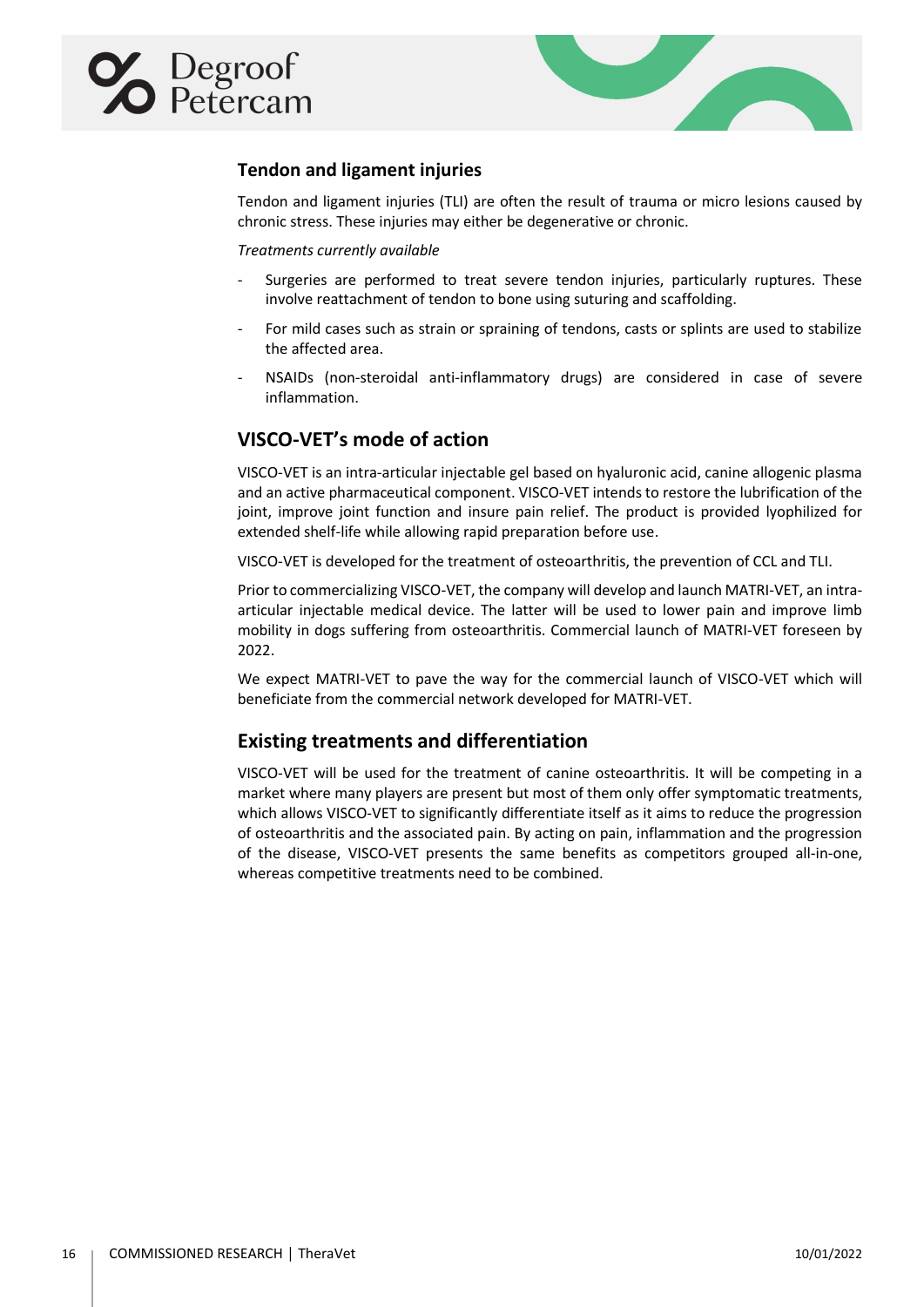

**Exhibit 15 VISCO-VET vs. competition**



| EXIIIDIL 15<br>VISCO-VET VS. COMPETITION |                           |               |                                                            |                              |                                          |                                    |
|------------------------------------------|---------------------------|---------------|------------------------------------------------------------|------------------------------|------------------------------------------|------------------------------------|
| <b>Medication</b><br>candidate           | <b>VISCO-VET</b>          | injection     | Hyaluronic acid   Non-steroidal anti-<br>inflammatory drug | <b>Monoclonal</b><br>therapy | Adéquan Canin <sup>®</sup>               | <b>Chondro-</b><br>supplementation |
| <b>Duration of</b><br>action             | 3 months                  | 1 month       | 28 days                                                    | 1 month                      | 28 days                                  |                                    |
| Route                                    | Unique                    | Repeated      | Repeated (limited<br>to 28 days)                           | Unique                       | Repeated (limited to<br>28 days)         | Repeated                           |
| <b>Risks</b>                             | None                      | None          | Side effects<br>(hepatic, digestive)                       | None                         | Side effects<br>(bleeding<br>hemorrhage) | None                               |
| <b>Price</b>                             | $150 -$<br>160€/injection | 90€/injection | €50                                                        | 105-135€                     | €182                                     | €100                               |
| Source: TheraVet                         |                           |               |                                                            |                              |                                          |                                    |

## <span id="page-16-0"></span>**Clinical development and regulatory pathway**

## <span id="page-16-1"></span>**Completed studies**

- Clinical proof of concept. Demonstrated the ability of VISCO-VET to limit to a greater extent than available standard of care treatments - inflammation (i.e. growth of inflammatory blood cells, inflammatory mediators).
- Placebo-controlled proof-of-concept study in a canine model. The study included 12 dogs and assessed the safety and efficacy of a single injection of VISCO-VET over a 3-monts period vs. placebo (saline solution). Results showed vascularized scar tissues in 100% of ligaments treated with VISCO-VET vs. 33% for placebo. In addition, statistically significant reduction of signs of ligament degeneration was observed in ligaments treated with VISCO-VET.
- Controlled proof-of-concept in 16 dogs suffering from osteoarthritis (OA). This study assessed the safety and efficacy of a unique intra-articular injection of VISCO-VET as compared to hyaluronic acid as control for a 3-month follow-up period. The main objectives were to evaluate:
	- o Dog's mobility measured using validated owner questionnaires LOAD (Liverpool Osteoarthritis in Dogs)
	- o OA-related pain measured using validated owner questionnaires CBPI (Canine Brief Pain Inventory) composed of 2 components: PSS (Pain Severity Score) and PIS (Pain Interference Score)

Results are encouraging and support the use of VISCO-VET as a credible treatment option both in terms of safety and efficacy. Data from the proof-of-concept demonstrated:

- o A statistically significant improvement of 27.4% in dog's mobility as measured by the LOAD score at 3 months vs. baseline after a single VISCO-VET intra-articular injection
- o A statistically significant reduction of 32.9% and 29.7% of respectively PSS and PIS in dogs after a single VISCO-VET intra-articular injection
- o Quality of Life score was unchanged or improved in 87.5% of the dogs.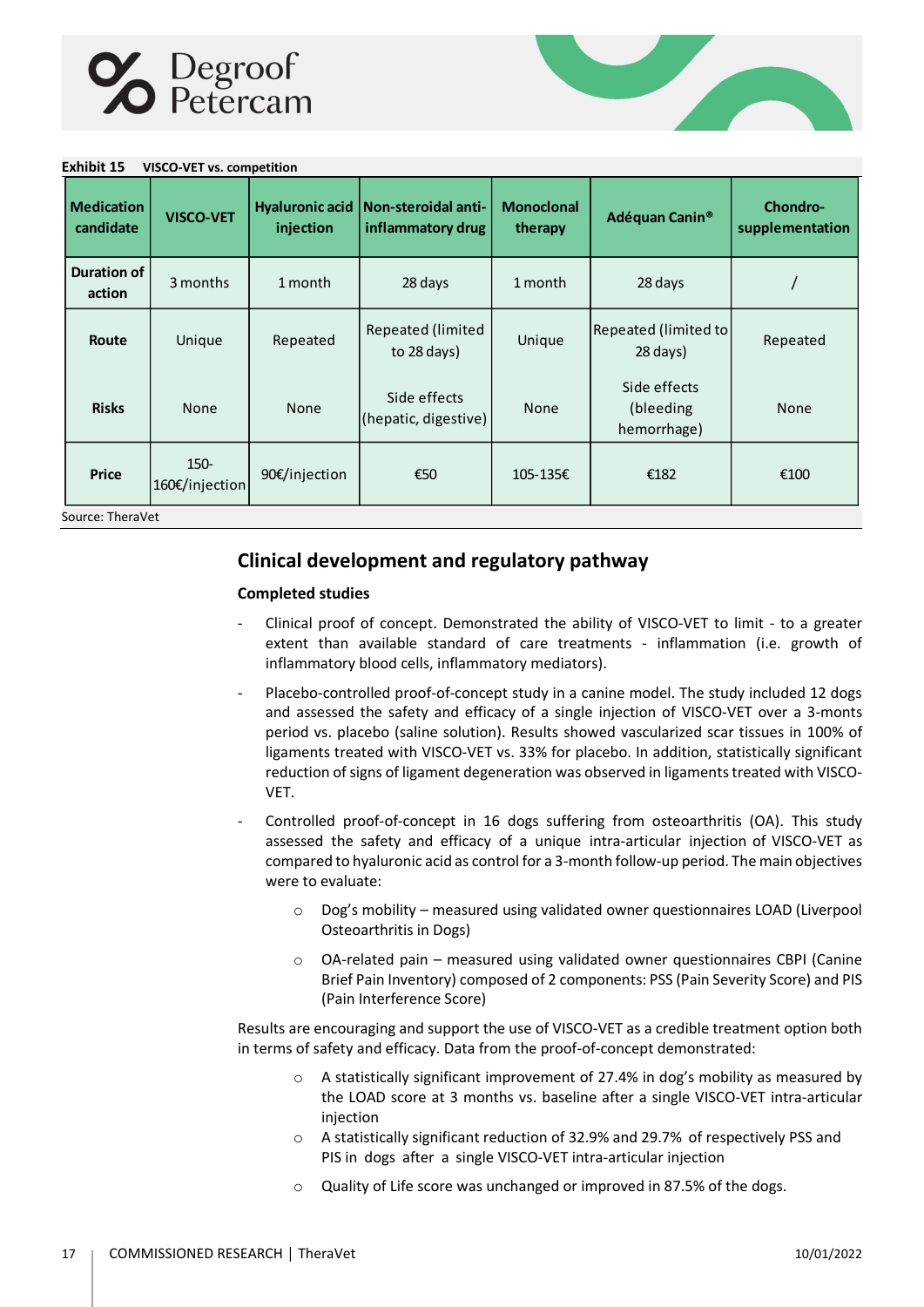<span id="page-17-0"></span>



## **Ongoing studies**

- Prospective, multicentric, controlled, double-blinded, randomized, pivotal field study in client-owned dogs suffering from osteoarthritis. The study will evaluate the potential of a unique intra-articular injection of VISCO-VET in stifle or elbow to improve dog's mobility and reduce pain compared to a non-treated control group. Patients will be followed for 3 months. 154 client-owned dogs with osteoarthritis will be enrolled. The study will be conducted in 20 centres in 4 countries including France, Netherlands, Portugal and Poland.

#### <span id="page-17-1"></span>**Upcoming news flow**

- H1 22 Enrolment status of the European confirmatory clinical study of VISCO-VET in canine osteoarthritis.
- H2 22 Interim results of the European confirmatory clinical study of VISCO-VET in canine OA
- 2024 Commercialization of VISCO-VET

| Exhibit 16<br><b>VISCO-VET timeline</b> |                        |      |                        |                        |
|-----------------------------------------|------------------------|------|------------------------|------------------------|
|                                         | 2022                   | 2023 | 2024                   | 2025                   |
| <b>VISCO-VET</b>                        |                        |      |                        |                        |
| Osteoarthritis                          |                        |      | <b>Expected launch</b> |                        |
| <b>CCLD</b>                             |                        |      |                        | <b>Expected launch</b> |
| <b>MATRI-VET</b>                        |                        |      |                        |                        |
| Osteoarthritis                          | <b>Expected launch</b> |      |                        |                        |
| Source: TheraVet                        |                        |      |                        |                        |

In November 2019, VISCO-VET received the VIP status (Veterinary Innovation Program) from the FDA. The latter allows to accelerate the development of veterinary drugs. US commercial launch is expected by 2025.

## <span id="page-17-2"></span>**Commercialization strategy**

The company launched BIOCERA-VET in Belgium on April 1, 2021. On October 21, 2021 the company announced the commercial launch of BIOCERA-VET in France and The Netherlands. The commercial expansion strategy targets UK, Ireland and North America afterwards. US commercial launch is expected as of H1 22, starting with Texas, Florida and the Carolinas (North and South) - areas with high veterinary coverage. The commercial launch in the rest of the US is expected in H2 22 along with expansion in Europe by adding Germany. The rest of Europe will be covered as of 2023e. Commercial launch of VISCO-VET expected by 2024.

TheraVet expects to enter both into direct and indirect sales using distributors, depending on the region. In 2019, TheraVet established a subsidiary in the US to prepare for the commercial launch of VISCO-VET and start the discussion with the FDA. The company started to build a network of referral vets who will be in charge of promoting the product within the vet community. Potential prescribers are first identified based on they specialization and then ranked according to their potential. Ranking criteria include the purchase of osteo-surgery material and influence within the veterinary community. According to the company, in Belgium, 80% of prescribers (i.e. 80 vets) qualify as high potential.

The Company already has an agreement with Covetrus for the distribution and administration of BIOCERA-VET sales in Belgium. Covetrus is an international company listed on the Nasdaq with a turnover of USD1.1bn (December 2020) offering a wide range of products and services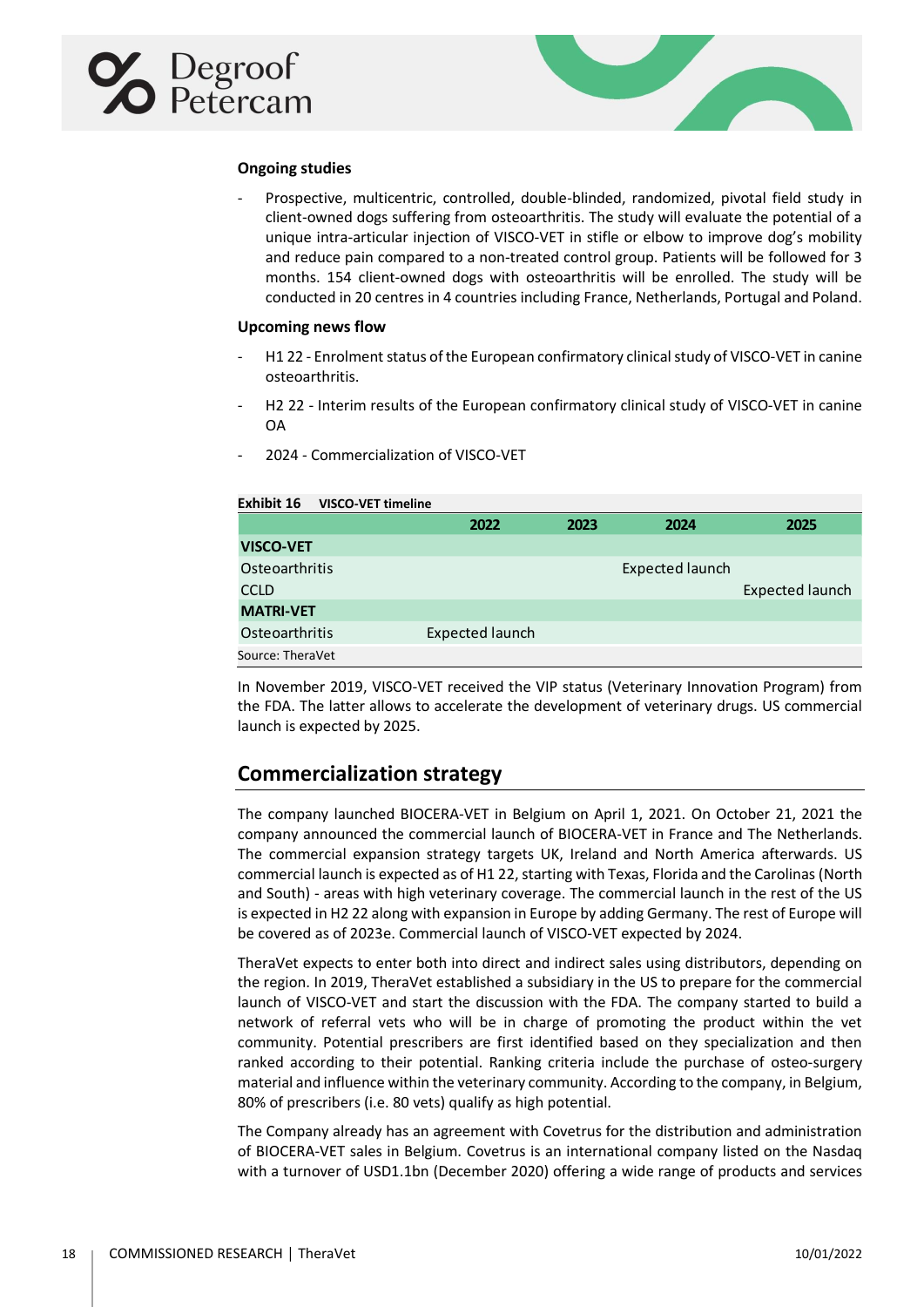



for the veterinary and animal welfare sectors. Covetrus is also responsible for stock management and delivery in Belgium.



## <span id="page-18-0"></span>**Manufacturing**

The manufacturing process (including filling, sterilization, part of quality control and packaging) of BIOCERA-VET is **outsourced to specialized Contract Manufacturing Organizations (CMOs).**  TheraVet works with c. 20 suppliers and subcontractors for the production of BIOCERA-VET, MATRI-VET and VISCO-VET. These will ensure smooth manufacturing of the active ingredients, filling, sterilization, and will maintain certain quality controls and packaging. **The company already identified alternative solutions in case one of them would face an issue.** 

Once manufactured and packaged, the semi-finished products are then sent to the Company for a quick check of the production documentation and quality check results. Semi-finished and finished products are stored by the Company.

Regarding BIOCERA-VET, the delivery of "bulk" (powder and liquid) by Graftys, is carried out by the subcontractor. After a semi-finish product check by TheraVet, the products are sent to a subcontractor responsible for the production of the kits (finished products). The lead time is 3 months, which allows good production planning without risk of stock shortage. The finished products are delivered by TheraVet to wholesalers. TheraVet entered into an exclusive worldwide license agreement with Graftys, which ensures the delivery (powder and liquid) directly to the CMOs in charge of filling.

On November 3, 2021, TheraVet announced the renewal of its global license with Graftys putting an end to disagreements between the two companies over intellectual properties considerations.

Regarding VISCO-VET, the entire manufacturing process is also outsourced to specialized CMOs. TheraVet in charge of quality checks. Canine plasma is the only critical point in the supply chain considering that the Company currently has only one supplier and that the number of suppliers worldwide is limited.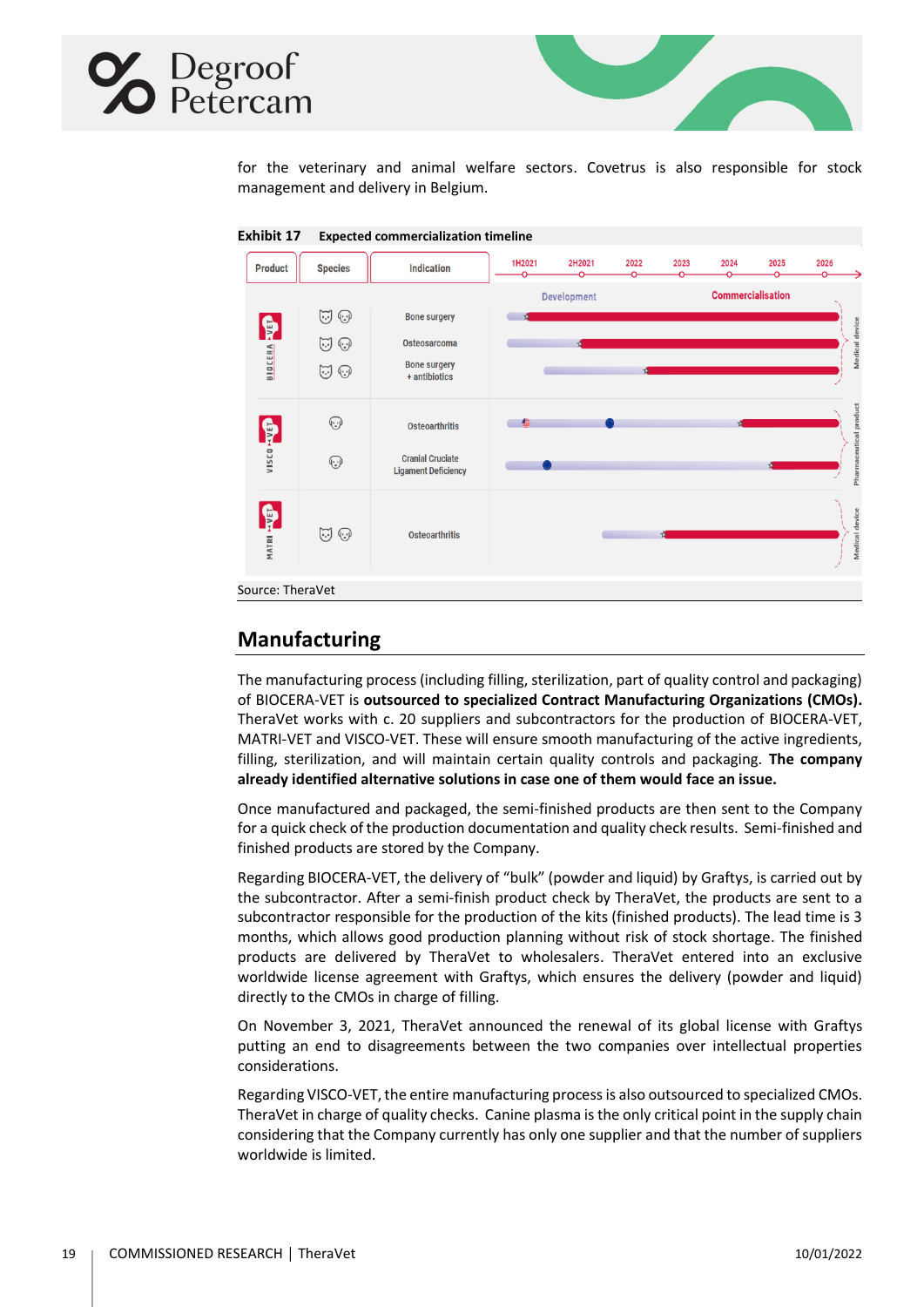<span id="page-19-0"></span>



## **IP protection**

Intellectual property of the BIOCERA-VET product line:

TheraVet signed an exclusive global license with Graftys which produces the cement. Patent protection extends beyond the geographic areas in which TheraVet intends to market. This protection covers Europe, the United States but also Canada, Brazil, Japan, China, etc. Graftys' patent portfolio has been enriched over time in order to extend the duration of its intellectual property. Current patents expire in 2027 and 2029 - depending on the region.

Intellectual property of the VISCO-VET product line:

The Company combines technological advances developed by third parties in the form of a license and then enriches its intellectual property with patents directly registered by TheraVet. Patents protecting VISCO-VET's composition and preparation have been registered by the Company in 2020 and should therefore expire in 2040.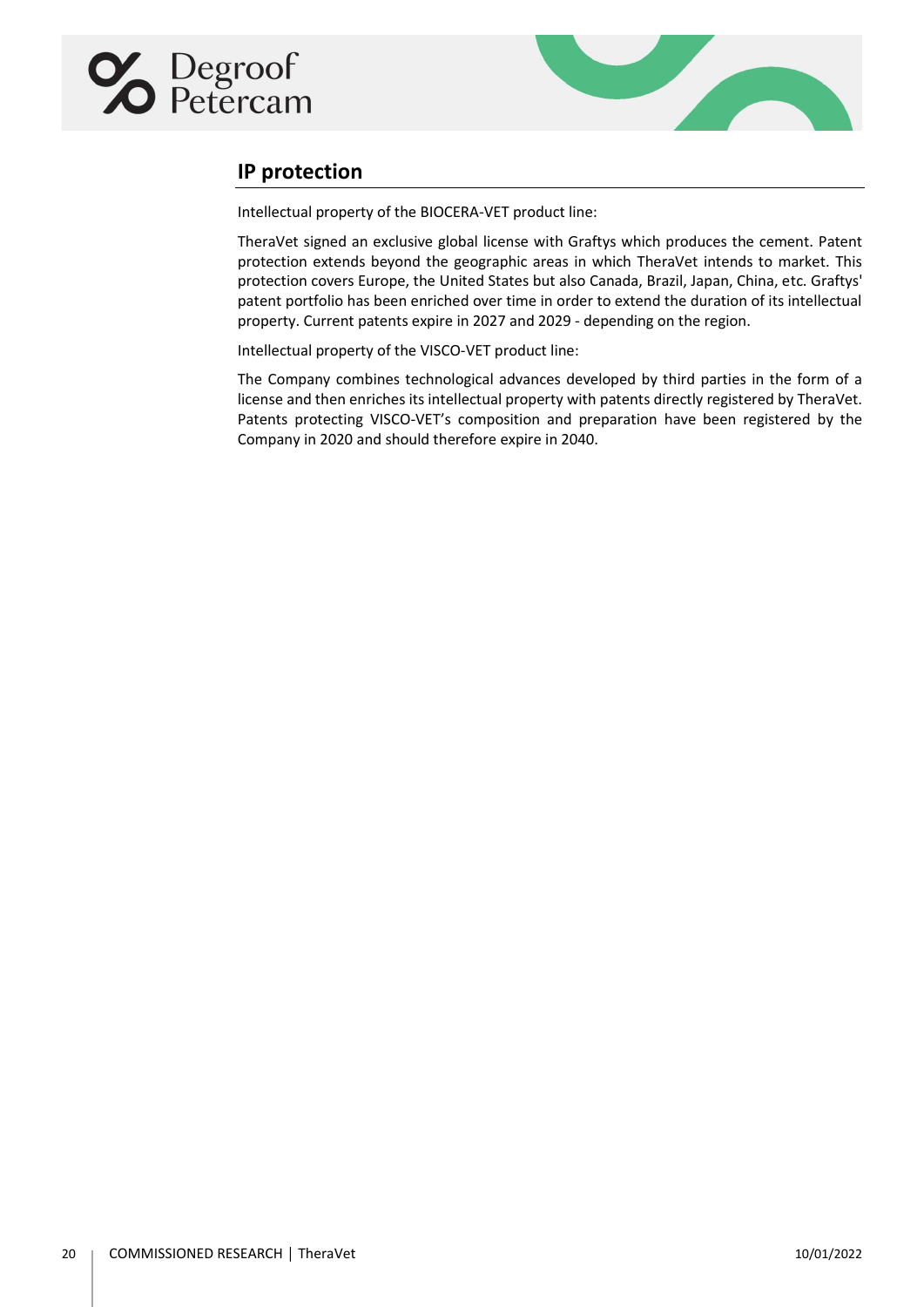<span id="page-20-1"></span><span id="page-20-0"></span>

<span id="page-20-9"></span><span id="page-20-8"></span><span id="page-20-7"></span><span id="page-20-6"></span>

## **Valuation**

## **Target population and market opportunity**

The tables below summarize the target population for each indication.

- **1.24m patients for BIOCERA-VET**.
	- o **1.2m TAM for bone surgery**. Based on external epidemiology data, TheraVet indicates that c. 10m dogs and cats undergo a bone surgery per year which represent c.3% of the total number of dogs and cats in US and EU. BIOCERA-VET will address three specific types of bones surgery (i.e. arthrodesis, cruciate ligaments rupture, fracture) representing a total addressable market of  $1.2 \text{m}^{6,7,8,9}$ dogs.
	- o **0.03m TAM for osteosarcoma**. There are c. 30k<sup>10</sup> osteosarcoma cases per year in US and EU, representing 0.02% of the total dog and cat population.

<span id="page-20-10"></span>

| <b>Exhibit 18</b> | Target populations per indication for BIOCERA-VET |
|-------------------|---------------------------------------------------|
|-------------------|---------------------------------------------------|

|                    |                             |                                       | <b>BIOCFRA-VET</b> |
|--------------------|-----------------------------|---------------------------------------|--------------------|
|                    | Bone surgery                | Total dog & cat population (m)        | 373.1              |
|                    |                             | Bone surgeries prevalence             | 2.7%               |
|                    |                             | Number of bone surgeries per year (m) | 10.1               |
|                    |                             | Total addressable market (m)          | 1.2                |
| <b>US &amp; EU</b> | Osteosarcoma                | Total dog & cat population (m)        | 373.1              |
|                    |                             | Osteosarcoma prevalence               | 0.02%              |
|                    |                             | Total addressable market (m)          | 0.03               |
|                    | <b>Combined indications</b> | Total target population (m)           | 1.24               |
|                    |                             |                                       |                    |

Source: Statista (2021), Finances Online, FEDIAF Report (2020), AVMA report (2019) *U.S. Pet Ownership & Demographics Sourcebook*, Sundale Research Report (2020), Keosengthong et al.(2019), Nolte et al. (2003), Witsberger et al. (2008), Von Pfeil, et al. (2018), Simpson et al. (2017)

## • **54.9m patients for VISCO-VET.**

- <span id="page-20-5"></span><span id="page-20-4"></span><span id="page-20-3"></span><span id="page-20-2"></span>o **36.5m TAM for osteoarthritis.** Osteoarthritis prevalence in dogs is estimated to c.20% $^{11,12,13,14}$ , representing c. 36.5m of dogs.
- <span id="page-20-11"></span>o **4.7m TAM for CCLD.** Prevalence of CCLD in dogs is estimated to c. 2.55%<sup>15</sup> of the total dog population or 4.7m dogs.
- <span id="page-20-13"></span><span id="page-20-12"></span>o **13.7m TAM for TLI.** TLI incidence in dogs is estimated to c.7.5%<sup>1617</sup>, representing c.13.7m dogs.

<sup>6</sup> Keosengthong et al., 2019

<sup>7</sup> Nolte et al., 2003

<sup>8</sup> Witsberger et al., 2008 <sup>9</sup> Von Pfeil, et al., 2018

<sup>10</sup> Simpson et al., 2017 <sup>11</sup> Anderson et al 2018;

<sup>12</sup> Mele, 2007

<sup>13</sup> Walton, et al., 2013

<sup>14</sup> Pettit and German., 2015

<sup>15</sup> Witsberger et al., 2008

<sup>16</sup> Muir et al., 1994

<sup>17</sup> Bruce et al., 2000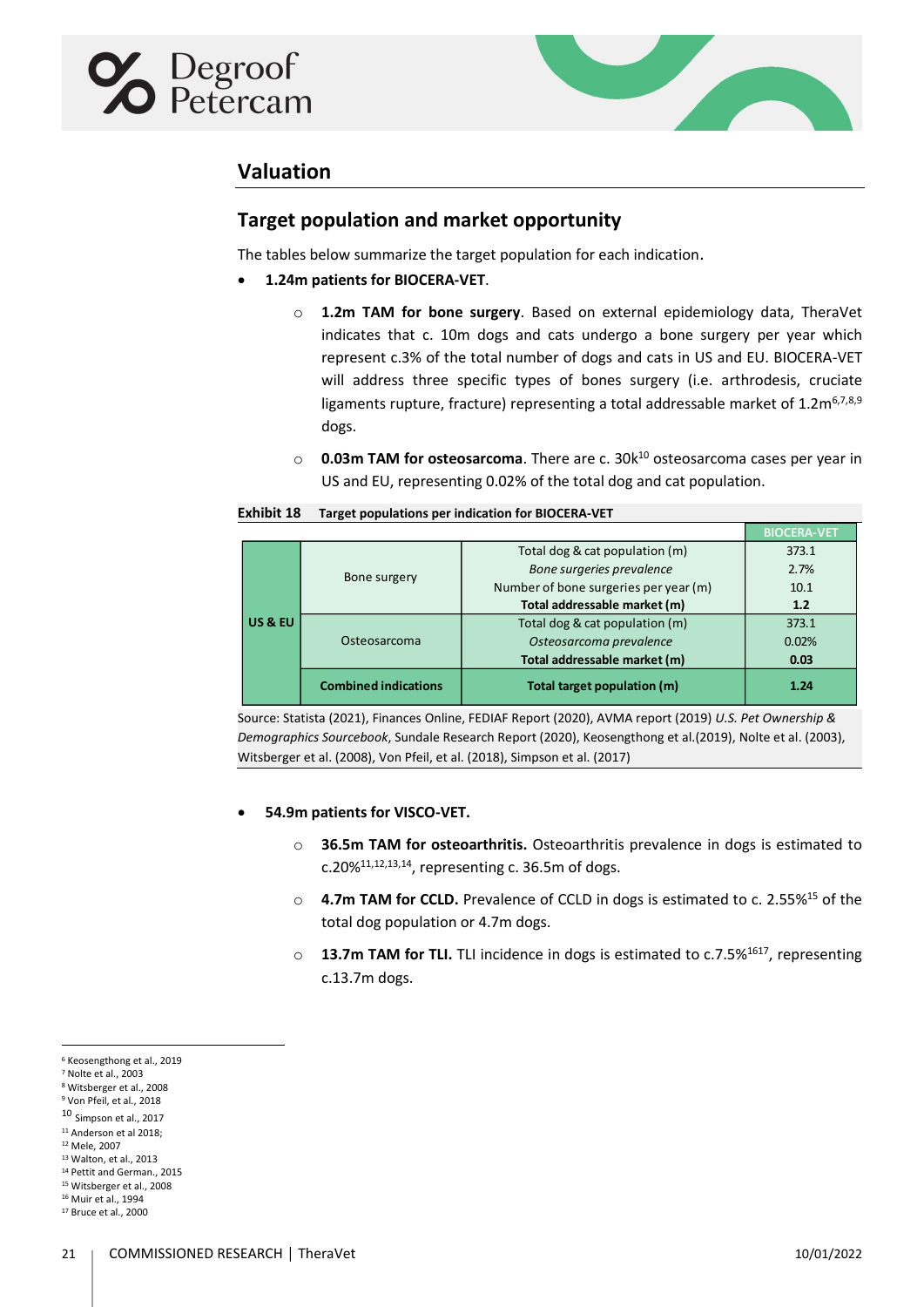



| Exhibit 19 | Target populations per indication for VISCO-VET |
|------------|-------------------------------------------------|
|------------|-------------------------------------------------|

|         |                             |                              | <b>VISCO-VET</b> |
|---------|-----------------------------|------------------------------|------------------|
|         |                             | Total dog population (m)     | 182.6            |
|         | Osteoarthritis              | Osteoarthritis prevalence    | 20%              |
|         |                             | Total addressable market (m) | 36.5             |
|         |                             | Total dog population (m)     | 182.6            |
|         | <b>CCLD</b>                 | <b>CCLD</b> prevalence       | 2.55%            |
| US & EU |                             | Total addressable market (m) | 4.7              |
|         |                             | Total dog population (m)     | 182.6            |
|         | TLI                         | TLI incidence                | 7,5%             |
|         |                             | Total addressable market (m) | 13.7             |
|         | <b>Combined indications</b> | Total target population (m)  | 54.9             |

Source: Statista (2021), Finances Online, FEDIAF Report (2020), Anderson et al (2018), Mele (2007), Walton, et al. (2013), Pettit and German. (2015), Witsberger et al. (2008), Muir et al. (1994), Bruce et al. (2000), Anderson et al (2018)

## • **36.5m patients for MATRI-VET.**

o **36.5m TAM for osteoarthritis.** Osteoarthritis prevalence in dogs is estimated to c.20% $^{11121314}$  $^{11121314}$  $^{11121314}$  $^{11121314}$  $^{11121314}$  $^{11121314}$ , representing c. 36.5m of dogs.

#### **Exhibit 20 Target populations per indication for MATRI-VET**

|                                                                                                                |                |                              | <b>MATRI-VET</b> |
|----------------------------------------------------------------------------------------------------------------|----------------|------------------------------|------------------|
|                                                                                                                |                | Total dog population (m)     | 182.9            |
| US & EU                                                                                                        | Osteoarthritis | Osteoarthritis prevalence    | 20%              |
|                                                                                                                |                | Total addressable market (m) | 36.5             |
| Source: Statista (2021), Finances Online, FEDIAF Report (2020), Anderson et al (2018), Mele (2007), Walton, et |                |                              |                  |

al. (2013), Pettit and German. (2015), Witsberger et al. (2008), Muir et al. (1994)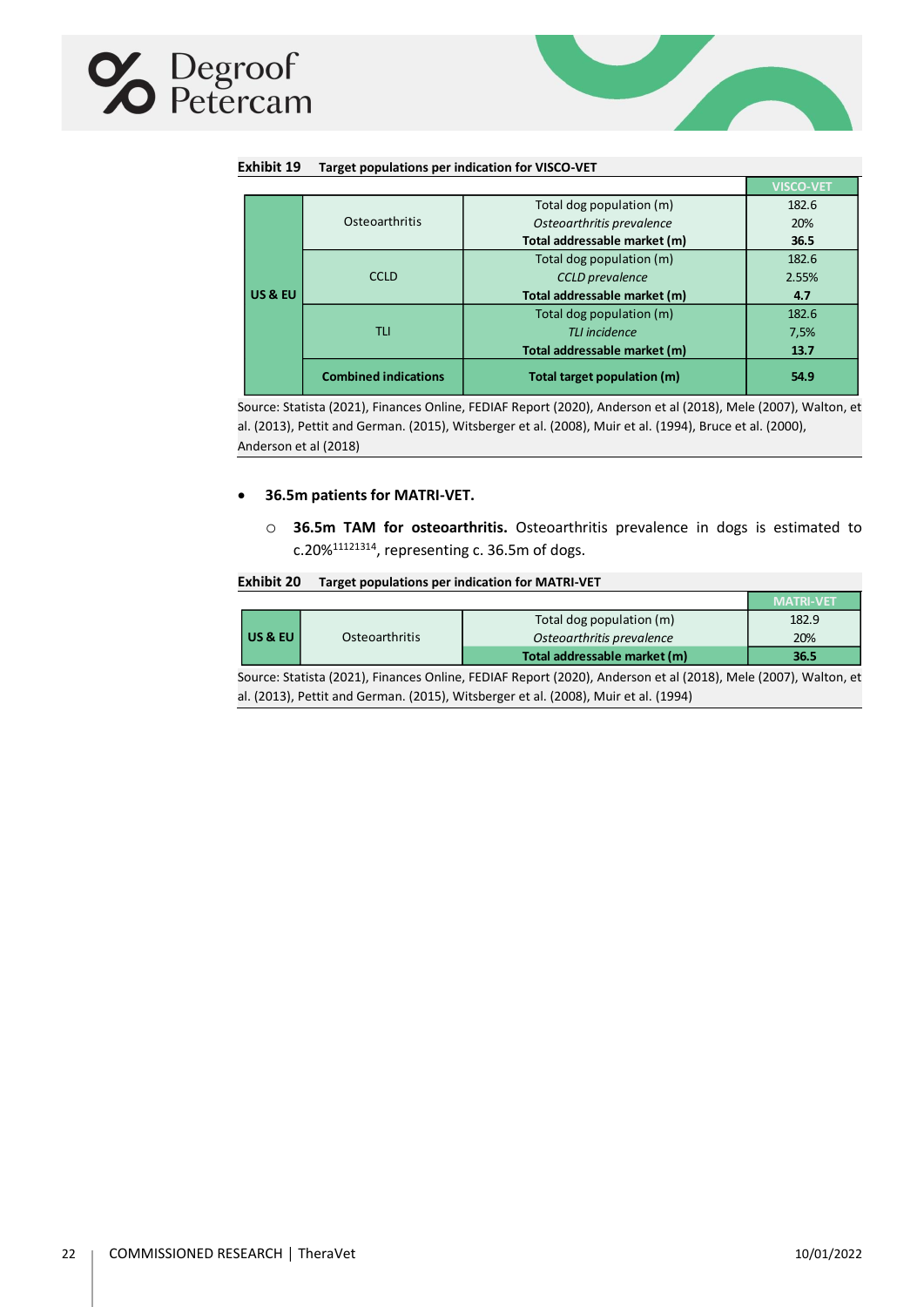<span id="page-22-0"></span>



## **SoTP Model**

Currently, TheraVet has two main products in its portfolio i.e. BIOCERA-VET and VISCO-VET. To better reflect the different potential and timings for these products we have made separate DCF's for each product. We applied a WACC of 15%.

MATRI-VET is not yet included in our valuation as we consider that it does not constitute a priority asset for the company. MATRI-VET primarily aims at paving the way for the commercial launch of VISCO-VET by introducing an intra-articular product for canine osteoarticular diseases on the veterinary market as of 2022e. It is not clear yet whether this product will remain commercialized after the launch of VISCO-VET. Our assumptions on MATRI-VET give us potential peak sales of c. EUR 3m. We do not expect the latter to have any significant impact on valuation.

## <span id="page-22-1"></span>**Pricing**

The table below provides an overview of the price ranges indicated by the company for each product.

|                                      |                                                                                                                                                                                                                                                                                                   | <b>Price EU (EUR)</b> | <b>Price US (EUR)</b> |
|--------------------------------------|---------------------------------------------------------------------------------------------------------------------------------------------------------------------------------------------------------------------------------------------------------------------------------------------------|-----------------------|-----------------------|
| <b>BIOSCERA-VET</b>                  | <b>Bone surgery</b>                                                                                                                                                                                                                                                                               | 150-160               | 150-170               |
|                                      | Osteosarcoma                                                                                                                                                                                                                                                                                      | 430-450               | 425-478               |
|                                      | <b>Osteoarthritis</b>                                                                                                                                                                                                                                                                             |                       |                       |
| <b>VISCO-VET</b>                     | <b>CCLD</b>                                                                                                                                                                                                                                                                                       | 115-135               | 125-145               |
|                                      | <b>TLI</b>                                                                                                                                                                                                                                                                                        |                       |                       |
| <b>MATRI-VET</b>                     | <b>Osteoarthrisis</b>                                                                                                                                                                                                                                                                             | 75-100                |                       |
| Source: TheraVet                     |                                                                                                                                                                                                                                                                                                   |                       |                       |
| end range of the price in our model. | These estimates are transfer prices (i.e. price at which product is sold to distributors), not<br>market prices and hence already take into account the possibility for the company to enter into<br>indirect sales through wholesalers or distributors. To remain conservative, we used the low- |                       |                       |
| <b>Operational model input</b>       |                                                                                                                                                                                                                                                                                                   |                       |                       |
| <b>Revenue model</b>                 |                                                                                                                                                                                                                                                                                                   |                       |                       |
| <b>BIOCERA-VET</b>                   |                                                                                                                                                                                                                                                                                                   |                       |                       |
| Bone surgery                         |                                                                                                                                                                                                                                                                                                   |                       |                       |
|                                      | To forecast the number of BIOCERA-VET doses sold per year for bone surgeries, we                                                                                                                                                                                                                  |                       |                       |
| penetration rate.                    | estimated 1/ the total number of eligible bones surgeries per year 2/ the market                                                                                                                                                                                                                  |                       |                       |
|                                      | 1/ Between 7m and 11m of dogs and cats undergo a bone surgery each year which                                                                                                                                                                                                                     |                       |                       |
|                                      | represents 2.7% of the total dog and cat population. BIOCERA-VET will only be used in case                                                                                                                                                                                                        |                       |                       |
|                                      | of arthrodesis, cruciate ligaments rupture and fracture, accounting for 12% of total bones                                                                                                                                                                                                        |                       |                       |
|                                      | surgeries done per year. We therefore arrive at 1.2m <sup>6789</sup> eligible bones surgeries per year.                                                                                                                                                                                           |                       |                       |
|                                      | We assume this number to grow in line with dog and cat population (CAGR: 1.5%).                                                                                                                                                                                                                   |                       |                       |
|                                      | 2/ We expect a 3% market peak penetration rate, broadly in line with management's                                                                                                                                                                                                                 |                       |                       |
|                                      | expectations. Based on H1 21 results, we forecast a 0.007% penetration rate for 2021e (or                                                                                                                                                                                                         |                       |                       |
|                                      | 85 dogs treated) and assume a gradual ramp up until peak penetration in 2028e.                                                                                                                                                                                                                    |                       |                       |

**Exhibit 21 Price estimates** 

## <span id="page-22-2"></span>**Operational model input**

## <span id="page-22-4"></span><span id="page-22-3"></span>**Revenue model**

## **BIOCERA-VET**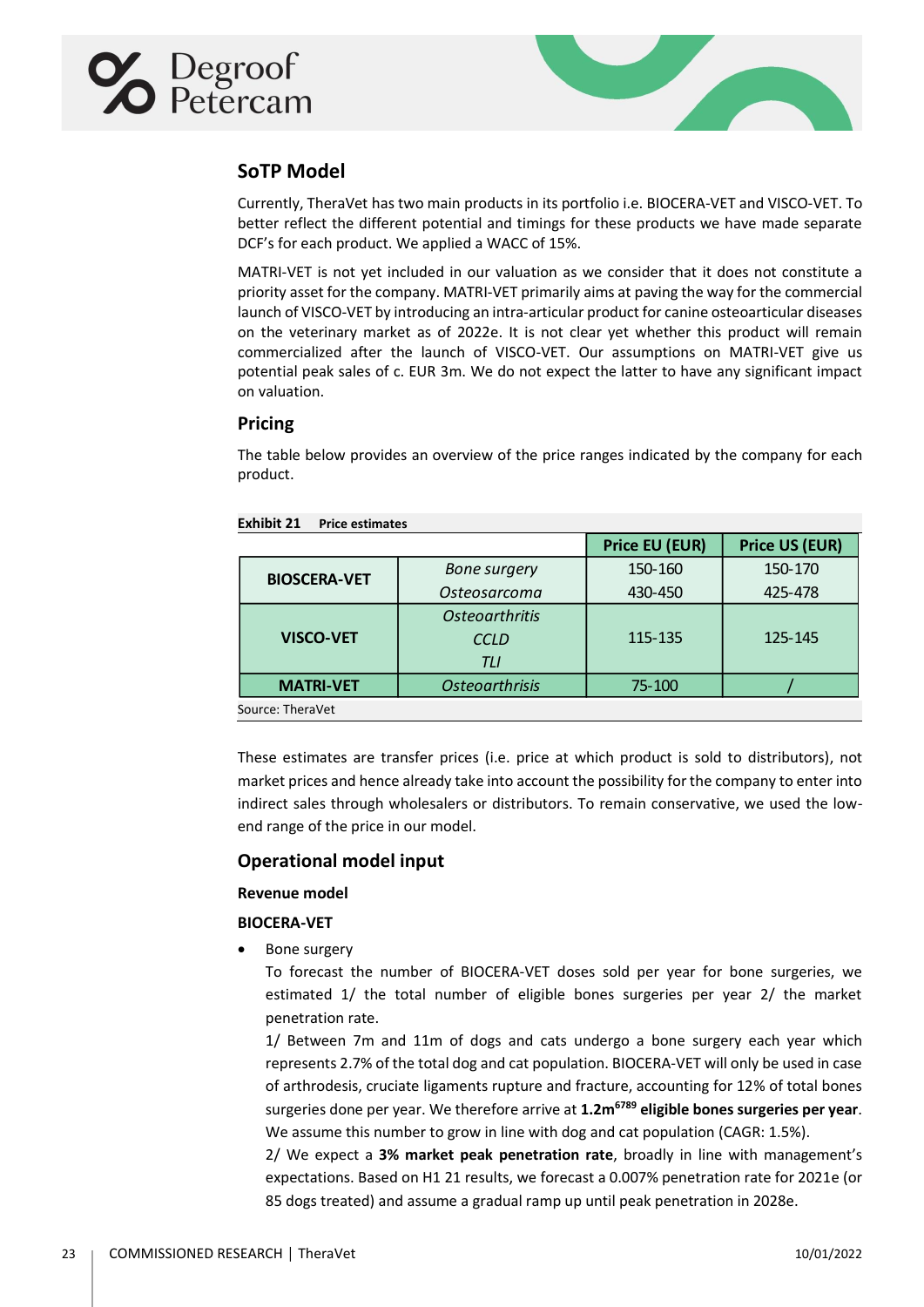



## • Osteosarcoma

To forecast the number of BIOCERA-VET doses sold per year for osteosarcoma, we estimated 1/ the total number of osteosarcoma cases per year 2/ the market penetration rate.

1/ There are c. **30k[10](#page-20-10) cases of osteosarcoma in dogs and cats per year**, representing 0.02% of the total dog and cat population. We assume this number to grow in line with dog and cat population (CAGR: 1.5%).

2/ We assume a **10% market peak penetration rate** broadly in line with management's expectations. We assume a similar number of doses sold at launch than for bone surgery and therefore forecast a 0.05% penetration rate for 2021e. We expect a gradual ramp up until peak penetration in 2028e.

## <span id="page-23-0"></span>**VISCO-VET**

• Osteoarthritis

To forecast the number of VISCO-VET doses sold per year for osteoarthritis, we estimated 1/ the total number of dogs affected by osteoarthritis per year 2/ the market penetration rate.

1/ c. 36.5m of dogs suffer from arthritis per year which represents 20%[11](#page-20-2)[12](#page-20-3)[13](#page-20-4)[14](#page-20-5) of the total dog population. We assume this number to grow in line with the dog population (CAGR: 1.5%).

2/ We estimate a **1% market peak penetration rate**, broadly in line with management's expectations. We assume a 0.01% penetration rate in 2024e gradually ramping up towards 1% in 2031e. We consider this assumption to be realistic as veterinarians will already be familiar with BIOCERA-VET/MATRI-VET and therefore aware of the quality and benefits of TheraVet's products.

• CCLD

To forecast the number of VISCO-VET doses sold per year for CCLD, we estimated 1/ the total number of dogs suffering from CCLD each year 2/ the market penetration rate.

 $1/$  c. 4.7m of dogs suffer from CCLD per year, which represents 2.55%<sup>[15](#page-20-11)</sup> of the total dog population. We assume this number to grow in line with the dog population (CAGR: 1.5%). 2/ We estimate a **1% market peak penetration rate**, broadly in line with management's expectations. We assume a 0.1% penetration rate in 2024e gradually ramping up towards 1% in 2031e. We consider this assumption to be realistic as veterinarians will already be familiar with BIOCERA-VET/MATRI-VET and therefore aware of the quality and benefits of TheraVet's products.

• TLI

To forecast the number of VISCO-VET doses sold per year for TLI, we estimated 1/ the total number of dogs affected by TLI each year 2/ the market penetration rate.

 $1/$  c. 13.7m dogs suffer from TLI each year, which represents c.7.5%<sup>[16](#page-20-12)[17](#page-20-13)</sup> of the total dog population. We assume this number to grow in line with the dog population (CAGR: 1.5%). 2/ We estimate a **0.5% market peak penetration rate**, broadly in line with management's expectations. We assume a 0.1% market penetration rate in 2024e gradually ramping up towards 0.5% in 2031e. We consider this assumption to be realistic as veterinarians will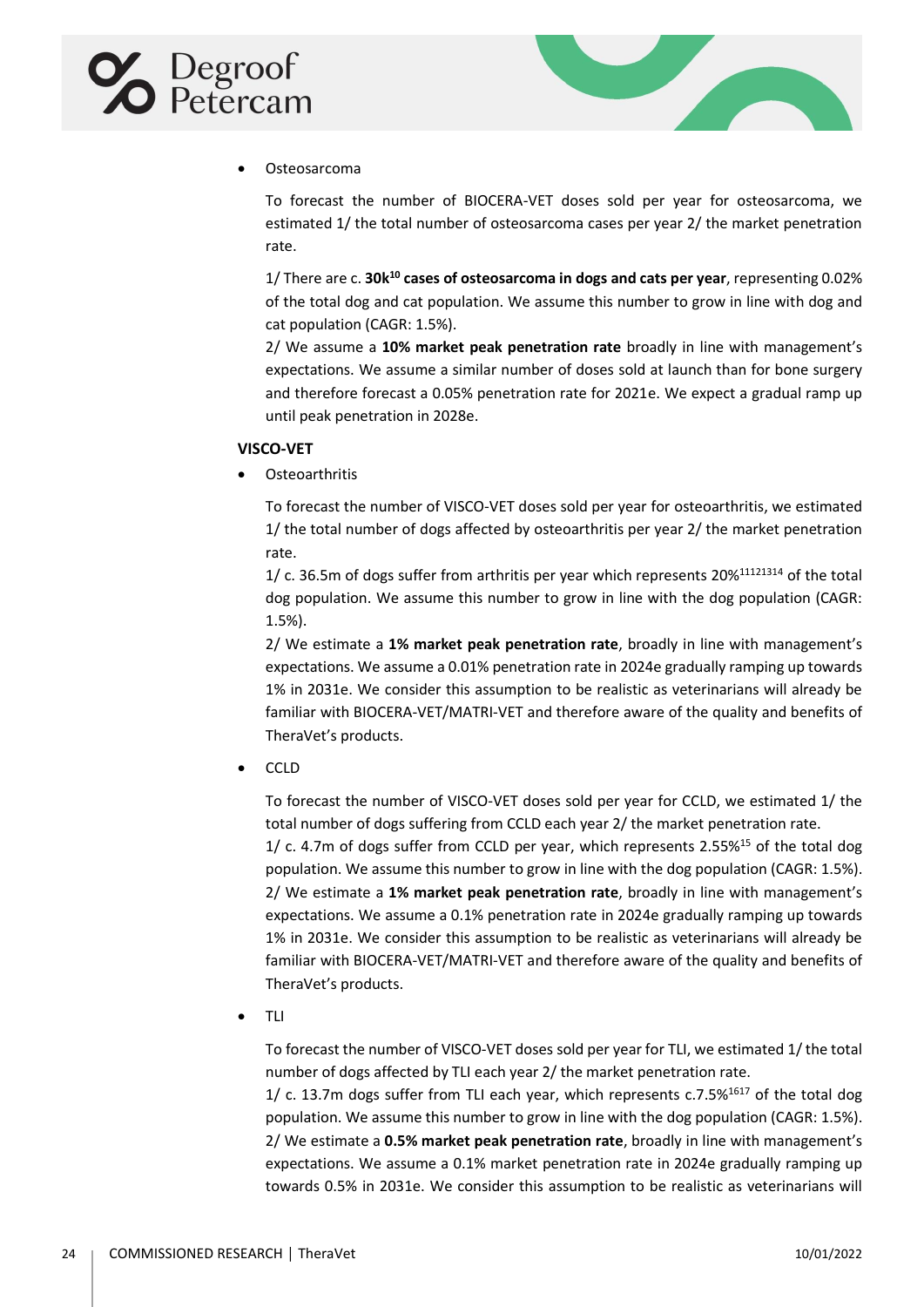



already be familiar with BIOCERA-VET/MATRI-VET and therefore aware of the quality and benefits of TheraVet's products.

• We apply a 45% success rate to the commercial launch of VISCO-VET in Europe and in the US considering the encouraging results of its proof-of-concept study.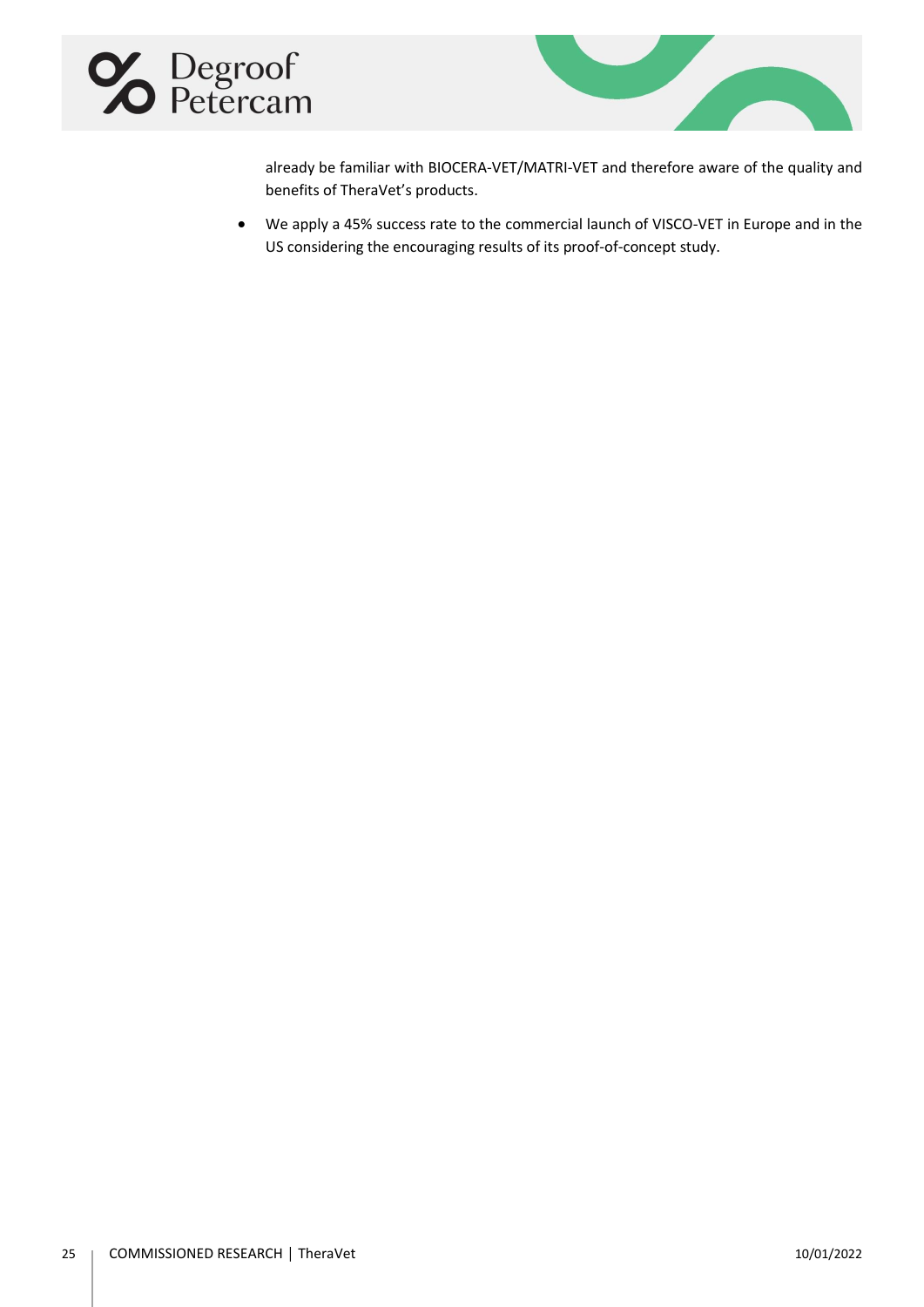<span id="page-25-1"></span><span id="page-25-0"></span>



## **Operational model output**

## **Sales and associated revenues forecasts**

Our model foresees EUR 74.54m peak revenues in 2031e with EUR 305.4m cumulative revenues to be generated over the 2021-2031 period.

However, it should be noted that additional potential revenues drivers are not yet taken into account in our model:

- Considering the lack of visibility on the total addressable population, we do not include **BIOCERA-VET supplemented with antibiotics** in our model yet. According to the company, this product could be priced between EUR 195 and EUR 225. Hence, its potential launch expected by H2 22 could expand BIOCERA-VET's market opportunity and add more value.
- Likewise, we do not include **BIOCERA-VET for bone cysts in horses** yet.
- As previously mentioned, we do not include **MATRI-VET** in our valuation. The company expects to price the product between EUR 75 and EUR 100. According to our estimates, sales could reach c.30k in 2022e. We expect c.3m peak sales.

### <span id="page-25-2"></span>**Gross margin**

COGS have been estimated in line with those of Virbac and Vetoquinol – listed veterinary companies. We assume COGS relative to revenues of 45% the first year of commercialization, going down to 30% over a 10-years period.

Our model indicates a gross margin of 55% going up to 70% over 10 years. Management guided for a 50% improvement in gross margin overtime.

## <span id="page-25-3"></span>**OPEX**

Until 2023e, we estimate OPEX based on the guidance provided by the company of c. 3 to 4m per year, ramping up to c.6m upon the commercial launch of VISCO-VET. As of 2024e, we assume OPEX relative to revenues of 54% in line with the performance of Virbac and Vetoquinol.

## <span id="page-25-4"></span>**Operating margin**

<span id="page-25-5"></span>Our model indicates an EBIT margin of 60% in 2031e.

### **Tax**

We use a tax rate of 25% in our model, in line with the Belgian corporate tax rate.

## <span id="page-25-6"></span>**Sensitivity analysis**

We conducted several sensitivity analyses making WACC, product price, peak penetration rate and terminal growth rate for VISCO-VET (osteoarthritis) vary. VISCO-VET for the treatment of osteoarthritis represents the biggest market opportunity for the company hence our choice to conduct our analyses based on that product.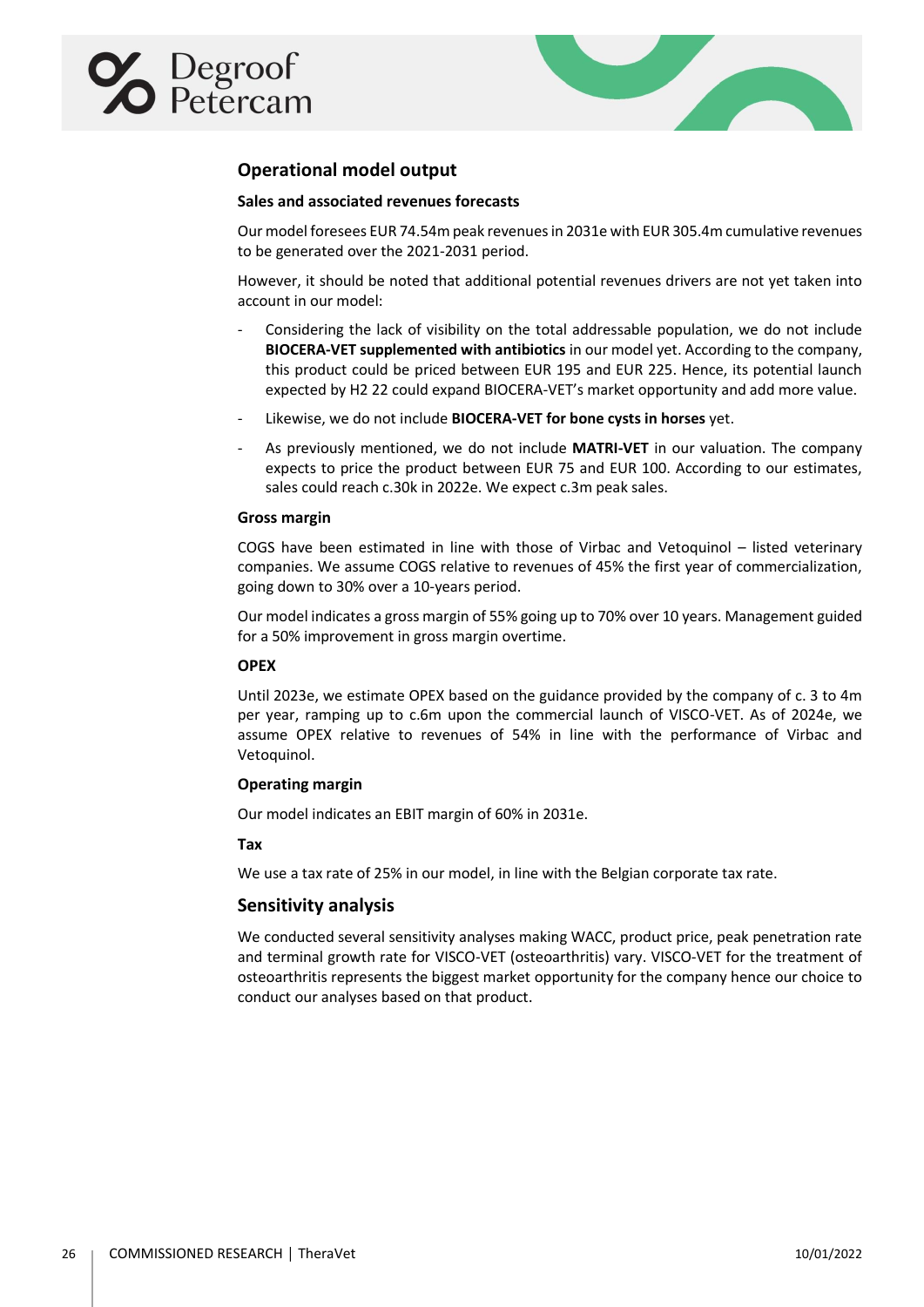## **X** Degroof

|                             | Exhibit 22<br>Sensitivity analysis – VISCO-VET for osteoarthritis price vs. WACC |       |       |       |       |       |  |  |
|-----------------------------|----------------------------------------------------------------------------------|-------|-------|-------|-------|-------|--|--|
| Average product price (EUR) |                                                                                  |       |       |       |       |       |  |  |
|                             |                                                                                  | €100  | €110  | €120  | €130  | €140  |  |  |
|                             | 14.0%                                                                            | €12.5 | €13.4 | €14.4 | €15.3 | €16.3 |  |  |
|                             | 14.5%                                                                            | £11.7 | €12.6 | €13.5 | €14.4 | €15.2 |  |  |
| <b>WACC</b>                 | 15.0%                                                                            | €11.0 | €11.8 | €12.6 | €13.5 | €14.3 |  |  |
|                             | 15.5%                                                                            | €10.3 | €11.1 | €11.9 | €12.6 | €13.4 |  |  |
|                             | 16.0%                                                                            | €9.7  | €10.4 | €11.1 | €11.9 | €12.6 |  |  |

**Exhibit 22 Sensitivity analysis – VISCO-VET for osteoarthritis price vs. WACC**

Output values in EUR per share.

Source: Degroof Petercam estimates

| Exhibit 23 Sensitivity analysis - VISCO-VET for osteoarthritis peak penetration rate vs. WACC |  |
|-----------------------------------------------------------------------------------------------|--|
|-----------------------------------------------------------------------------------------------|--|

|             |       | <b>Peak penetration rate</b> |         |       |       |       |  |  |
|-------------|-------|------------------------------|---------|-------|-------|-------|--|--|
|             |       | 0.70%                        | 0.85%   | 1.00% | 1.15% | 1.30% |  |  |
|             | 14.0% | €10.7                        | €12.6   | €14.4 | €16.2 | €18.1 |  |  |
|             | 14.5% | €10.0                        | €11.7   | €13.5 | €15.2 | €16.9 |  |  |
| <b>WACC</b> | 15.0% | €9.4                         | €11.0   | €12.6 | €14.2 | €15.9 |  |  |
|             | 15.5% | €8.8                         | €10.3   | €11.9 | €13.4 | €14.9 |  |  |
|             | 16.0% | €8.3                         | € $9.7$ | €11.1 | €12.6 | €14.0 |  |  |
|             |       |                              |         |       |       |       |  |  |

Output values in EUR per share.

Source: Degroof Petercam estimates

|  | Exhibit 24 Sensitivity analysis - VISCO-VET for osteoarthritis terminal growth rate vs. WACC |  |
|--|----------------------------------------------------------------------------------------------|--|
|--|----------------------------------------------------------------------------------------------|--|

|             | <b>Terminal growth rate</b>    |       |       |       |       |       |  |  |
|-------------|--------------------------------|-------|-------|-------|-------|-------|--|--|
|             |                                | 1.00% | 1.25% | 1.50% | 1.75% | 2.00% |  |  |
|             | 14.0%                          | £14.2 | £14.3 | €14.4 | €14.5 | €14.6 |  |  |
|             | 14.5%                          | €13.3 | €13.4 | €13.5 | €13.5 | €13.6 |  |  |
| <b>NACC</b> | 15.0%                          | €12.5 | €12.6 | €12.6 | €12.7 | €12.8 |  |  |
|             | 15.5%                          | €11.8 | €11.8 | €11.9 | €11.9 | €12.0 |  |  |
|             | 16.0%                          | £11.1 | £11.1 | €11.1 | £11.2 | €11.2 |  |  |
|             | utnut values in ELID nor share |       |       |       |       |       |  |  |

Output values in EUR per share.

Source: Degroof Petercam estimates

## <span id="page-26-0"></span>**Value range**

Based on our SoTP and our sensitivity analyses (central scenario), we arrive at an equity value range between EUR 30.3m to EUR 51.1m and an equity value range per share of EUR 9.4 to EUR 15.9.

## <span id="page-26-1"></span>**Blue sky scenario**

To reflect the full potential of the company we have conducted a blue-sky scenario analysis. We used the following assumptions: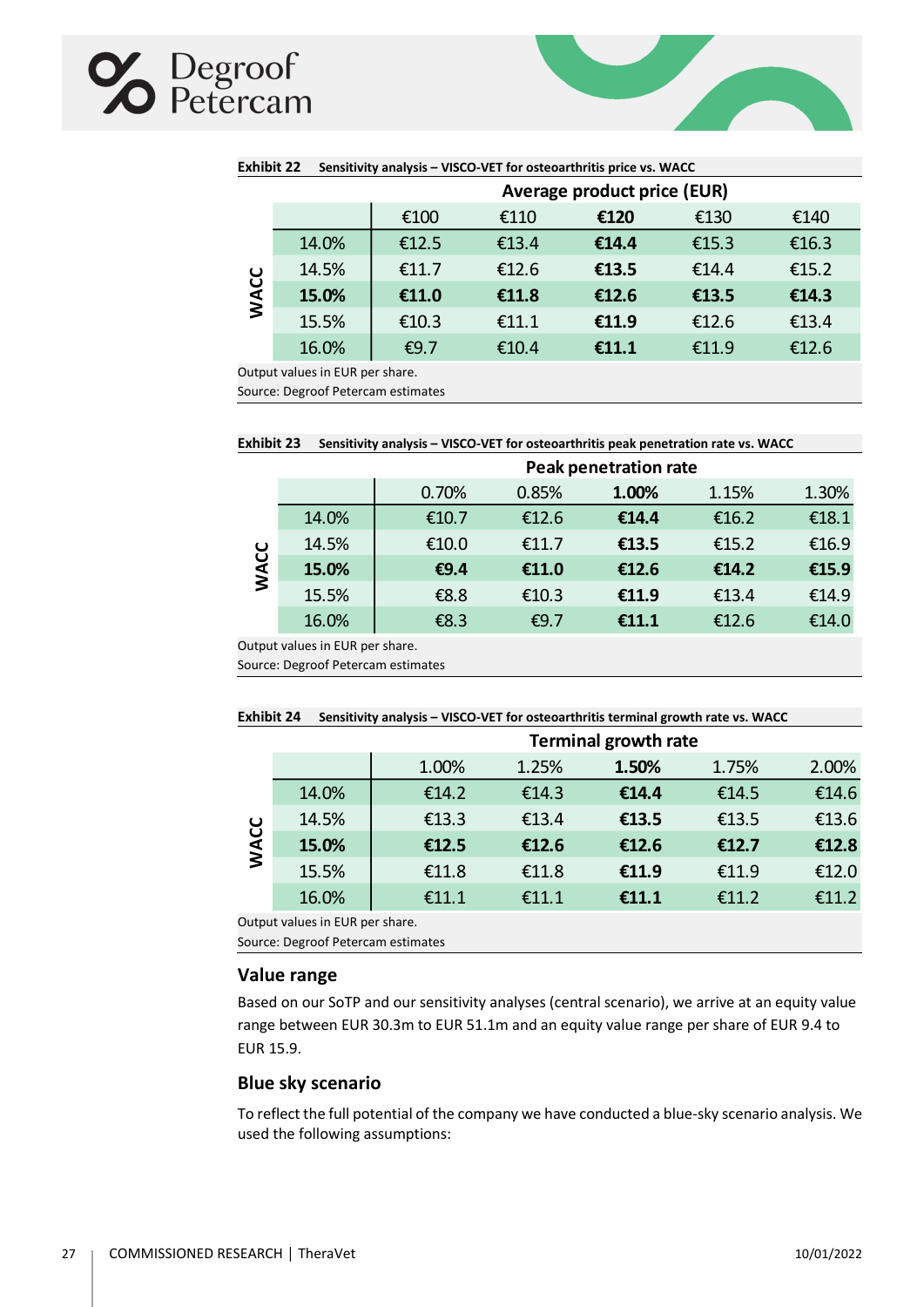



For BIOCERA-VET:

- We forecast market peak penetration after 5y instead of 7y for both bone surgery and osteosarcoma.
- We assume a higher penetration rate of 3.5% instead of 3% for bone surgery and 10.5% instead of 10% for osteosarcoma.
- We use the higher range of the product price (i.e. EUR 170 for the US and EUR 160 for EU for bone surgery and EUR 478 for the US and EUR 450 for EU for osteosarcoma).

### For VISCO-VET:

- We assume a higher peak penetration rate of 1.5% instead of 1% for osteoarthritis and CCLD and 1% instead of 0.5% for TLI.
- We forecast market peak penetration after 5y instead of 7y for osteoarthritis, CCLD and TLI.
- We use the higher range of the product price (i.e. EUR 145 for US instead of EUR 125 and EUR 135 for EU instead of EUR 115).

Considering the above-mentioned assumptions, our SoTP points towards **EUR 25.6 TP**.

|       | Exhibit 25 Sensitivity analysis - VISCO-VET for osteoarthritis peak penetration rate vs. average product |
|-------|----------------------------------------------------------------------------------------------------------|
| price |                                                                                                          |

|                        |     |       |       | <b>Peak penetration rate</b> |       |       |
|------------------------|-----|-------|-------|------------------------------|-------|-------|
|                        |     | 1.20% | 1.35% | 1.50%                        | 1.65% | 1.80% |
| ဗွ                     | 120 | €19.2 | €21.0 | £22.8                        | €24.6 | €26.4 |
| Έ<br><u>କ</u><br>o.    | 130 | €20.3 | €22.3 | £24.2                        | €26.2 | €28.1 |
| erage<br><u>ਹ</u><br>ш | 140 | £21.4 | €23.5 | €25.6                        | €27.7 | €29.8 |
| prod                   | 150 | €22.5 | €24.8 | £27.1                        | €29.3 | €31.6 |
|                        | 160 | €23.7 | €26.1 | €28.5                        | €30.9 | €33.3 |

Output values in EUR per share.

Source: Degroof Petercam estimates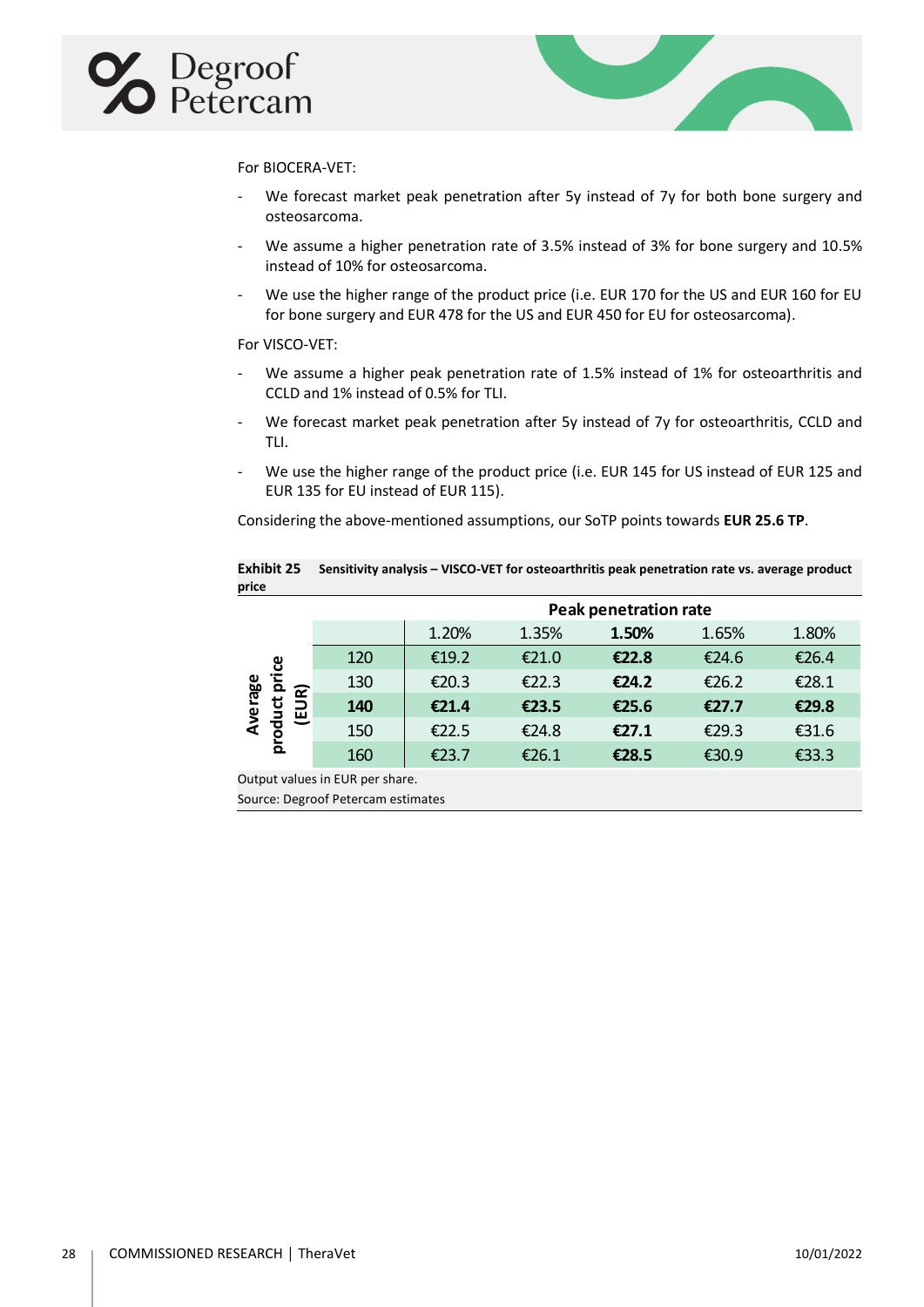## Competence Degroof



| Profit & Loss (EUR m)                                           |                          | 12/18   | 12/19          | 12/20   | 12/21e  | 12/22e  | 12/23e  |
|-----------------------------------------------------------------|--------------------------|---------|----------------|---------|---------|---------|---------|
| <b>Revenues</b>                                                 | $\overline{a}$           | 0.17    | 1.01           | 1.22    | 0.02    | 0.97    | 1.96    |
| (of which Sales)                                                |                          | 0.00    | 0.00           | 0.00    | 0.02    | 0.97    | 1.96    |
| (of which Other revenues)                                       |                          | 0.17    | 1.01           | 1.22    | 0.00    | 0.00    | 0.00    |
| <b>Gross profit</b>                                             |                          | 0.17    | 1.01           | 1.22    | 0.01    | 0.56    | 1.16    |
| Operating costs                                                 |                          | $-0.30$ | $-1.11$        | $-1.62$ | $-3.20$ | $-4.50$ | $-6.30$ |
| (of which R & D)                                                |                          |         | $\overline{a}$ |         |         |         |         |
| <b>EBIT</b>                                                     |                          | $-0.13$ | $-0.10$        | $-0.40$ | $-3.19$ | $-3.94$ | $-5.14$ |
| Net Financial Result                                            |                          | 0.00    | 0.00           | 0.01    | 0.01    | 0.01    | 0.01    |
| Pre-tax result                                                  |                          | $-0.13$ | $-0.10$        | $-0.39$ | $-3.18$ | $-3.93$ | $-5.13$ |
| Taxes                                                           |                          | 0.00    | 0.00           | 0.00    | 0.00    | 0.00    | 0.00    |
| Except. / Discont. operations                                   |                          | 0.00    | 0.00           | 0.00    | 0.00    | 0.00    | 0.00    |
| Associates                                                      |                          |         | ÷,             | ÷       |         |         |         |
| <b>Minorities</b>                                               |                          |         |                |         |         |         |         |
| <b>Net declared earnings</b>                                    | $\overline{\phantom{a}}$ | $-0.13$ | $-0.10$        | -0.39   | $-3.18$ | $-3.93$ | $-5.13$ |
| Cash Flow (EUR m)                                               | $\overline{\phantom{a}}$ | 12/18   | 12/19          | 12/20   | 12/21e  | 12/22e  | 12/23e  |
| EBIT                                                            |                          | $-0.13$ | $-0.10$        | $-0.40$ | $-3.19$ | $-3.94$ | $-5.14$ |
| Depreciation                                                    |                          | 0.03    | 0.01           | 0.05    | 0.00    | 0.02    | 0.04    |
| Amortization                                                    |                          | 0.00    | 0.00           | 0.00    | 0.00    | 0.00    | 0.00    |
| Impairment                                                      |                          | 0.00    | 0.00           | 0.00    | 0.00    | 0.00    | 0.00    |
| Changes in provision                                            | $\overline{a}$           | 0.00    | 0.00           | 0.00    | 0.00    | 0.00    | 0.00    |
| Changes in working capital                                      |                          | 0.20    | $-0.34$        | 0.97    | $-0.20$ | $-0.14$ | $-0.15$ |
| Others                                                          |                          |         |                |         |         |         |         |
| <b>Operational Cash Flow</b>                                    |                          | 0.10    | $-0.43$        | 0.61    | $-3.39$ | -4.07   | $-5.25$ |
| Tax expenses                                                    |                          | 0.00    | 0.00           | 0.00    | 0.00    | 0.00    | 0.00    |
| Dividends from associates                                       |                          | 0.00    | 0.00           | 0.00    | 0.00    | 0.00    | 0.00    |
| Net interest charges                                            |                          | 0.00    | 0.00           | 0.01    | 0.01    | 0.01    | 0.01    |
| Others                                                          |                          | 0.00    | 0.00           | 0.00    | 0.00    | 0.00    | 0.00    |
| CF from operating activities                                    |                          | 0.10    | $-0.43$        | 0.63    | $-3.37$ | -4.06   | $-5.23$ |
| <b>CAPEX</b>                                                    |                          | $-0.02$ | 0.00           | $-0.02$ | 0.00    | $-0.02$ | $-0.04$ |
| Investments in intangibles                                      |                          | $-0.66$ | $-0.89$        | $-1.10$ | 0.00    | 0.00    | 0.00    |
| Acquisitions                                                    |                          | 0.00    | 0.00           | 0.00    | 0.00    | 0.00    | 0.00    |
| Divestments                                                     |                          | 0.00    | 0.00           | 0.00    | 0.00    | 0.00    | 0.00    |
| Others                                                          |                          | 0.00    | 0.00           | 0.00    | 0.00    | 0.00    | 0.00    |
| CF from investing activities                                    |                          | $-0.67$ | $-0.89$        | $-1.11$ | 0.00    | $-0.02$ | $-0.04$ |
| Dividend payment                                                |                          | 0.00    | 0.00           | 0.00    | 0.00    | 0.00    | 0.00    |
| Minor. & pref. dividends                                        |                          | 0.00    | 0.00           | 0.00    | 0.00    | 0.00    | 0.00    |
| <b>Equity financing</b>                                         |                          | 1.25    | 0.00           | 1.87    | 7.00    | 0.00    | 0.00    |
| Others                                                          |                          | 0.31    | 0.42           | 0.72    | $-0.01$ | $-0.01$ | $-0.01$ |
| <b>CF from financing activities</b>                             |                          | 1.56    | 0.42           | 2.59    | 7.00    | $-0.01$ | $-0.01$ |
| Changes in consolidation scope                                  |                          | 0.00    | 0.00           | 0.00    | 0.00    | 0.00    | 0.00    |
| Exchange rate impact                                            |                          | 0.00    | 0.00           | 0.00    | 0.00    | 0.00    | 0.00    |
| Net debt/cash change                                            |                          | 0.98    | $-0.90$        | 2.11    | 3.62    | $-4.08$ | $-5.28$ |
| Company reports and Degroof Petercam estimates.<br><b>Notes</b> |                          |         |                |         |         |         |         |

29 COMMISSIONED RESEARCH | TheraVet 10/01/2022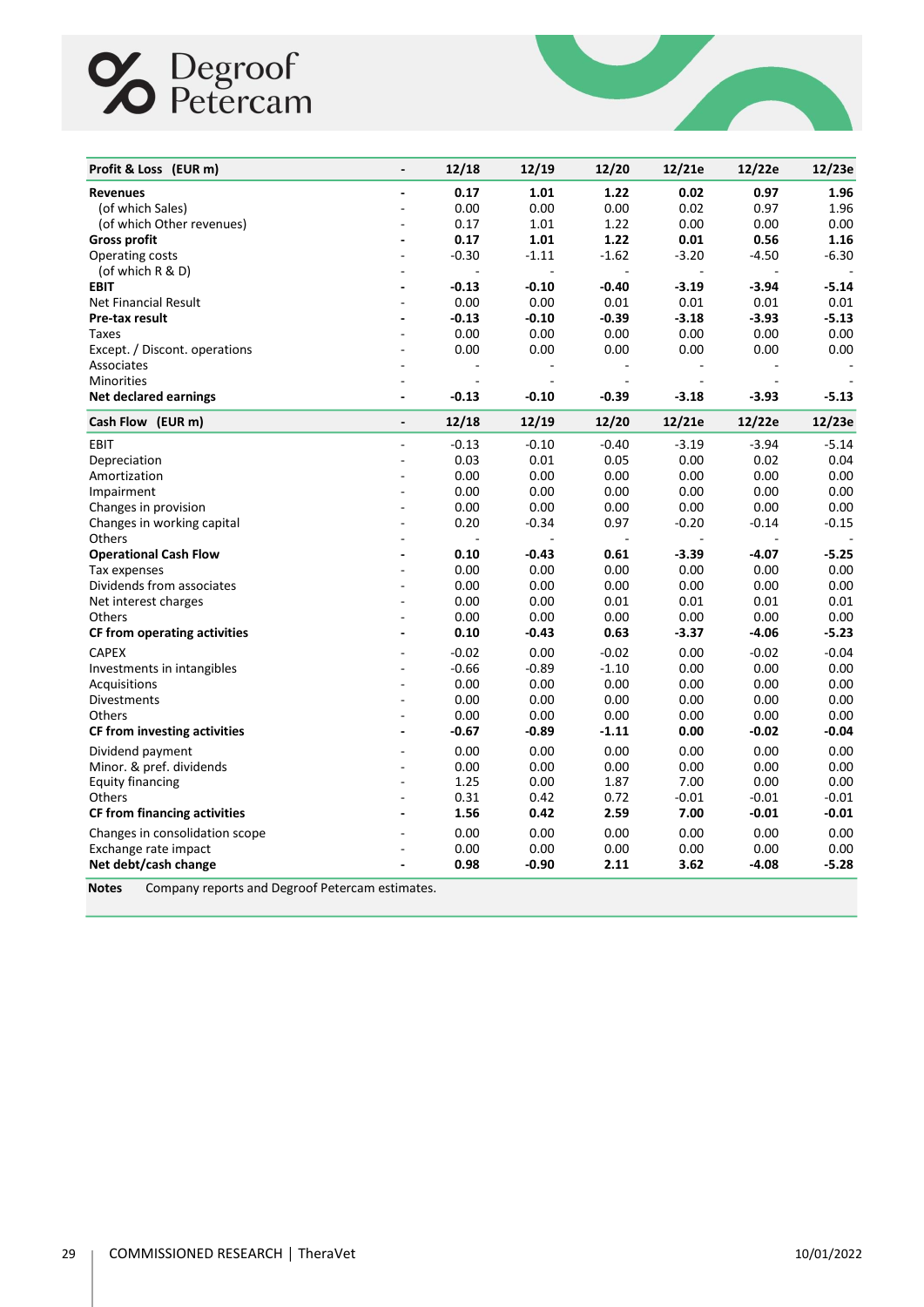# **C** Degroof

| Balance Sheet (EUR m)                                           | $\overline{a}$               | 12/18          | 12/19                        | 12/20                    | 12/21e                   | 12/22e                      | 12/23e                   |
|-----------------------------------------------------------------|------------------------------|----------------|------------------------------|--------------------------|--------------------------|-----------------------------|--------------------------|
| <b>Fixed assets</b>                                             | $\qquad \qquad \blacksquare$ | 0.65           | 1.54                         | 2.76                     | 2.76                     | 2.76                        | 2.76                     |
| Tangible fixed assets                                           |                              | 0.01           | 0.01                         | 0.03                     | 0.03                     | 0.03                        | 0.03                     |
| Goodwill                                                        |                              | 0.00           | 0.00                         | 0.00                     | 0.00                     | 0.00                        | 0.00                     |
| Other intang. assets                                            |                              | 0.00           | 0.00                         | 0.00                     | 0.00                     | 0.00                        | 0.00                     |
| Financial fixed assets                                          |                              | 0.00           | 0.01                         | 0.16                     | 0.16                     | 0.16                        | 0.16                     |
| Other fixed assets                                              | $\overline{\phantom{a}}$     | 0.00           | 0.00                         | 0.00                     | 0.00                     | 0.00                        | 0.00                     |
| <b>Current assets</b>                                           |                              | 1.00           | 0.55                         | 2.35                     | 5.89                     | 2.09                        | $-2.90$                  |
| Inventories                                                     |                              | 0.00           | 0.00                         | 0.00                     | 0.00                     | 0.19                        | 0.39                     |
| Trade receivables                                               |                              | 0.02           | 0.46                         | 0.09                     | 0.00                     | 0.10                        | 0.20                     |
| Other current assets                                            |                              | 0.00           | 0.01                         | 0.09                     | 0.09                     | 0.09                        | 0.09                     |
| Cash & Equivalents                                              |                              | 0.98           | 0.08                         | 2.17                     | 5.79                     | 1.71                        | $-3.58$                  |
| Discontinued assets                                             |                              | 0.00           | 0.00                         | 0.00                     | 0.00                     | 0.00                        | 0.00                     |
| <b>Total assets</b>                                             | ٠                            | 1.65           | 2.09                         | 5.11                     | 8.65                     | 4.85                        | $-0.13$                  |
| <b>Total Equity</b>                                             |                              | 1.34           | 1.55                         | 3.39                     | 7.24                     | 3.31                        | $-1.82$                  |
| Equity                                                          |                              | 1.34           | 1.55                         | 3.39                     | 7.24                     | 3.31                        | $-1.82$                  |
| Minorities & preferred                                          |                              | 0.00           | 0.00                         | 0.00                     | 0.00                     | 0.00                        | 0.00                     |
| Provisions                                                      |                              | 0.00           | 0.00                         | 0.00                     | 0.00                     | 0.00                        | 0.00                     |
| Provisions for pensions                                         |                              | 0.00           | 0.00                         | 0.00                     | 0.00                     | 0.00                        | 0.00                     |
| Deferred taxes                                                  |                              | 0.00           | 0.00                         | 0.00                     | 0.00                     | 0.00                        | 0.00                     |
| Other provisions                                                | $\overline{a}$               | 0.00           | 0.00                         | 0.00                     | 0.00                     | 0.00                        | 0.00                     |
| Other LT liabilities                                            | ÷,                           | 0.00           | 0.00                         | 0.00                     | 0.00                     | 0.00                        | 0.00                     |
| LT interest bearing debt                                        |                              | 0.09           | 0.35                         | 0.70                     | 0.70                     | 0.70                        | 0.70                     |
| <b>Current liabilities</b>                                      |                              | 0.22           | 0.19                         | 1.02                     | 0.74                     | 0.88                        | 1.03                     |
| ST interest bearing debt                                        | ÷,                           | 0.00           | 0.00                         | 0.00                     | 0.00                     | 0.00                        | 0.00                     |
| Accounts payables                                               |                              | 0.08           | 0.08                         | 0.29                     | 0.00                     | 0.15                        | 0.29                     |
| <b>Other ST liabilities</b>                                     |                              | 0.14           | 0.11                         | 0.73                     | 0.73                     | 0.73                        | 0.73                     |
| Discontinued liabilities                                        | ÷,                           | 0.00           | 0.00                         | 0.00                     | 0.00                     | 0.00                        | 0.00                     |
| <b>Total liabilities</b>                                        | $\overline{\phantom{a}}$     | 1.65           | 2.09                         | 5.11                     | 8.65                     | 4.85                        | $-0.13$                  |
| EV and CE details (EUR m)                                       | $\overline{\phantom{a}}$     | 12/18          | 12/19                        | 12/20                    | 12/21e                   | 12/22e                      | 12/23e                   |
| Market cap.                                                     | $\overline{\phantom{a}}$     |                | $\overline{\phantom{a}}$     | $\overline{\phantom{a}}$ | 18.38                    | 18.05                       | 18.05                    |
| + Net financial debt                                            | ÷,                           | $-0.89$        | 0.27                         | $-1.47$                  | $-5.09$                  | $-1.01$                     | 4.27                     |
| (of which LT debt)                                              | ÷,                           | 0.09           | 0.35                         | 0.70                     | 0.70                     | 0.70                        | 0.70                     |
| (of which ST debt)                                              | ÷,                           | 0.00           | 0.00                         | 0.00                     | 0.00                     | 0.00                        | 0.00                     |
| (of which Cash position)                                        | ä,                           | 0.98           | 0.08                         | 2.17                     | 5.79                     | 1.71                        | $-3.58$                  |
| + Provisions (pension)                                          |                              |                | $\overline{\phantom{a}}$     |                          |                          | $\overline{\phantom{a}}$    |                          |
| + Minorities (MV)                                               |                              | ä,             | $\overline{\phantom{a}}$     |                          |                          |                             | $\frac{1}{2}$            |
| - Peripheral assets (MV)                                        |                              |                | ä,                           |                          |                          |                             | $\overline{\phantom{a}}$ |
| + Others                                                        |                              |                | ÷,                           |                          | ÷,                       |                             |                          |
| <b>Enterprise Value</b>                                         |                              |                | $\qquad \qquad \blacksquare$ | $\overline{\phantom{a}}$ | 13.29                    | 17.04                       | 22.33                    |
| Equity (group share)                                            |                              | 1.34           | 1.55                         | 3.39                     | 7.24                     | 3.31                        | $-1.82$                  |
| + Net financial debt                                            | ÷,                           | $-0.89$        | 0.27                         | $-1.47$                  | $-5.09$                  | $-1.01$                     | 4.27                     |
| + Provisions (pension)                                          |                              | 0.00           | 0.00                         | 0.00                     | 0.00                     | 0.00                        | $0.00\,$                 |
| + Minorities                                                    |                              | 0.00           | 0.00                         | 0.00                     | 0.00                     | 0.00                        | 0.00                     |
| - Peripheral assets                                             |                              |                |                              |                          |                          |                             |                          |
| + Others                                                        |                              | $\blacksquare$ | $\blacksquare$               | $\overline{\phantom{a}}$ | $\overline{\phantom{a}}$ | $\mathcal{L}_{\mathcal{A}}$ |                          |
| Capital employed (for ROCE)                                     |                              | 0.45           | 1.82                         | 1.92                     | 2.15                     | 2.30                        | 2.45                     |
| + Accumulated goodwill amortiz.                                 |                              | 0.00           | 0.00                         | 0.00                     | 0.00                     | 0.00                        | 0.00                     |
| CE (for ROCE grossed gdwll)                                     |                              | 0.45           | 1.82                         | 1.92                     | 2.15                     | 2.30                        | 2.45                     |
| Company reports and Degroof Petercam estimates.<br><b>Notes</b> |                              |                |                              |                          |                          |                             |                          |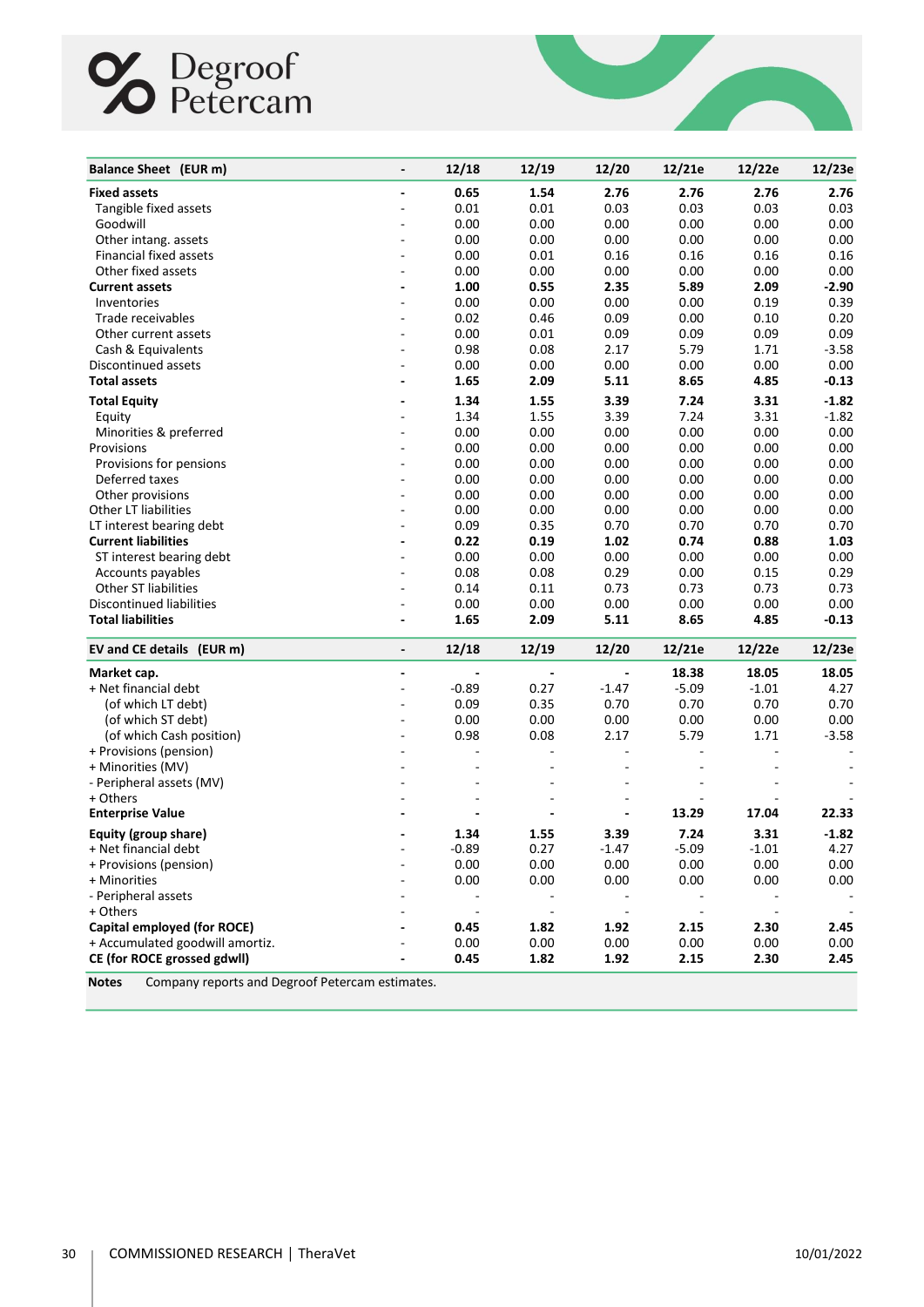## **S** Degroof



| Per Common Share (EUR)       | $\overline{\phantom{a}}$ | 12/18 | 12/19                    | 12/20                    | 12/21e                   | 12/22e  | 12/23e                   |
|------------------------------|--------------------------|-------|--------------------------|--------------------------|--------------------------|---------|--------------------------|
| <b>Declared EPS</b>          |                          | -     | $\overline{\phantom{0}}$ | ٠                        | $-0.99$                  | $-1.22$ | $-1.59$                  |
| Declared EPS (fully diluted) |                          | ٠.    | ۰.                       | $\overline{\phantom{a}}$ |                          |         | $\overline{\phantom{a}}$ |
| <b>CFS</b>                   |                          | Ξ.    | $\overline{\phantom{a}}$ | $\overline{\phantom{a}}$ | ٠                        |         |                          |
| Dividend                     |                          | ٠.    | ۰.                       | ٠                        |                          |         |                          |
| <b>Book Value</b>            |                          |       |                          | ٠                        | 2.25                     | 1.03    | $-0.56$                  |
| Shares (m)                   |                          |       |                          |                          |                          |         |                          |
| At the end of F.Y.           | ٠                        | Ξ.    | ٠                        | $\sim$                   | 3.224                    | 3.224   | 3.224                    |
| Average number               | ۰                        | ٠.    | $\overline{\phantom{0}}$ | $\sim$                   | 3.224                    | 3.224   | 3.224                    |
| Fully diluted Average number |                          |       | ۰                        | ٠                        | 3.224                    | 3.224   | 3.224                    |
| <b>Ratios</b>                | -                        | 12/18 | 12/19                    | 12/20                    | 12/21e                   | 12/22e  | 12/23e                   |
| P/E                          |                          | ۰     | ۰                        | $\overline{\phantom{a}}$ | nm                       | nm      | nm                       |
| P/CF                         |                          | ۰     |                          | ۰                        |                          |         |                          |
| P/BV                         |                          | ٠     | $\overline{\phantom{0}}$ | ٠                        | 2.5                      | 5.5     | nm                       |
| EV/Revenues                  |                          |       | -                        | ٠                        | 716.4                    | 17.5    | 11.4                     |
| EV/R & D                     |                          | ٠     | -                        | ٠                        | $\overline{\phantom{a}}$ |         | $\overline{\phantom{a}}$ |
| EV/EBIT                      |                          | ۰.    | ۰.                       | $\overline{\phantom{a}}$ | $-4.2$                   | $-4.3$  | $-4.3$                   |
| EV/CE                        |                          |       |                          | ٠                        | 6.2                      | 7.4     | 9.1                      |
| Dividend yield               | ۰                        | Ξ.    | ٠                        | ۰                        |                          |         |                          |

**Notes** Company reports and Degroof Petercam estimates.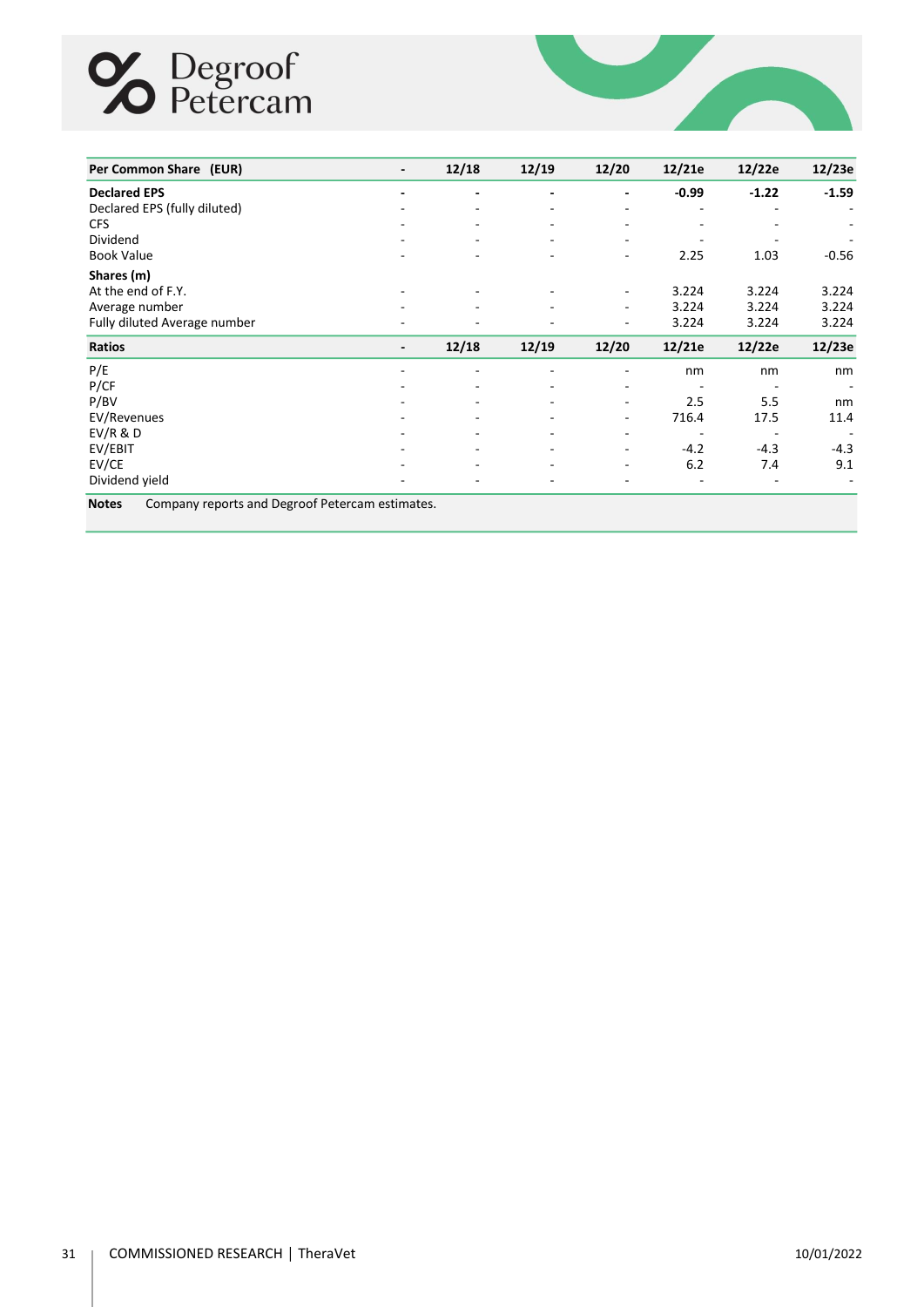



#### **Commissioned Research**

Degroof Petercam is commissioned by this company to publish research and is paid for this service.

#### **Disclosures applicable when indicated on the front page**

- 1. Degroof Petercam acts as a liquidity provider for this company and is paid for these services.<br>2. Degroof Petercam has provided corporate finance services in the past 12 months for this cor
- Degroof Petercam has provided corporate finance services in the past 12 months for this company.

#### **General disclaimer**

#### **About Degroof Petercam**

This report has been prepared by Bank Degroof Petercam SA/NV ("Degroof Petercam").

Degroof Petercam is a financial institution authorised by and under the prudential supervision of, as a credit institution, the National Bank of Belgium and under the supervision of the Financial Services and Markets Authority. It has its registered office at 44, rue de l'Industrie, 1040 Brussels and is registered with the crossroads bank for enterprises under number 0403.212.172.

#### **No investment research**

This report is considered as a marketing communication. It has not been prepared in accordance with legal requirements designed to promote the independence of investment research, and it is not subject to any prohibition on dealing ahead of the dissemination of investment research.

#### **Not approved by the competent regulator**

This report is not subject to any statutory prior approval requirement by a competent supervisory authority. As a result, this report has not been, and will not be submitted for approval to any competent supervisory authority.

#### **Content of the report**

This report has been prepared by the sell-side research team of Degroof Petercam. All opinions, views, estimates and projections included herein reflect the personal views of the author on the subject company and related securities as of the date of this report. This report does not necessarily reflect the views of Degroof Petercam as institution and is subject to change without notice. The analyst(s) claim(s) furthermore not to have any meaningful financial interest in any of the aforementioned companies, not to be conflicted and not to have accepted any inducement from any person with a material interest in the subject company of the report at hand. The remuneration of the analysts is subject to the remuneration policy of Degroof Petercam and can be consulte[d here](https://www.degroofpetercam.com/en-be/general-terms-and-conditions-legal-documentation) .

The information and opinions contained in this report have been compiled or arrived at from sources believed to be reliable and in good faith, but no representation or warranty, express or implied, is made as to their accuracy, completeness or correctness.

#### **Validity of the report**

Any information, opinion or estimate contained in the present report is, regardless of source, given in good faith and may only be valid as of the date on which this report is published and is subject to change. The value of any investment may also fluctuate as a result of market changes. Degroof Petercam is not obliged to inform the recipients of this report of any change to such opinions or estimates.

#### **Not for retail clients**

This report is meant exclusively for professional clients or eligible counterparties (as defined in the Markets in Financial Instruments Directive 2014/65/EU) and is not intended for retail clients use.

#### **Review by the subject company of this report**

Degroof Petercam reserves the right to submit a draft of the research report (excluding – where relevant - the target valuation range/fair value and the recommendation) for review to the subject company with the sole purpose of correcting any inadvertent material factual inaccuracies.

#### **Conflict of interest**

It should be noted that Degroof Petercam and the subject company have entered into an agreement relating to the production of this report. Degroof Petercam has received a remuneration from the subject company for the drafting and dissemination of this report.. This remuneration is (i) a fixed fee which has been agreed between the subject company and Degroof Petercam prior to the drafting and publication of this report and (ii) under no circumstances positively or negatively influenced by the content of this report.

Due to the broad activities of the group to which Degroof Petercam belongs, it may occur that Degroof Petercam or any of its affiliates:

- holds positions or effect transactions in the securities of the company mentioned herein or any member of its group;
- performs or seeks to perform investment banking services for such companies (such as corporate finance advice services);
- acts as a market maker or a liquidity provider for the securities of the company mentioned herein;
- performs any other services it is legally entitled to provide;
- hold a mandate in the subject company;
- hold a significant stake in the subject company.

In this regard, Degroof Petercam is required to have arrangements in place to identify, prevent and manage conflicts of interest between itself and clients and between different clients. Degroof Petercam operates in accordance with a conflicts of interest policy under which Degroof Petercam has identified those situations in which there may be a conflict of interest and, in each case, the steps taken to manage that conflict. Degroof Petercam has taken reasonable care to ensure that objectivity of this research report and the independence of the author are ensured and it has put in place several arrangements (such as internal policies and procedures) in order to manage potential conflicts of interests. Degroof Petercam has for example implemented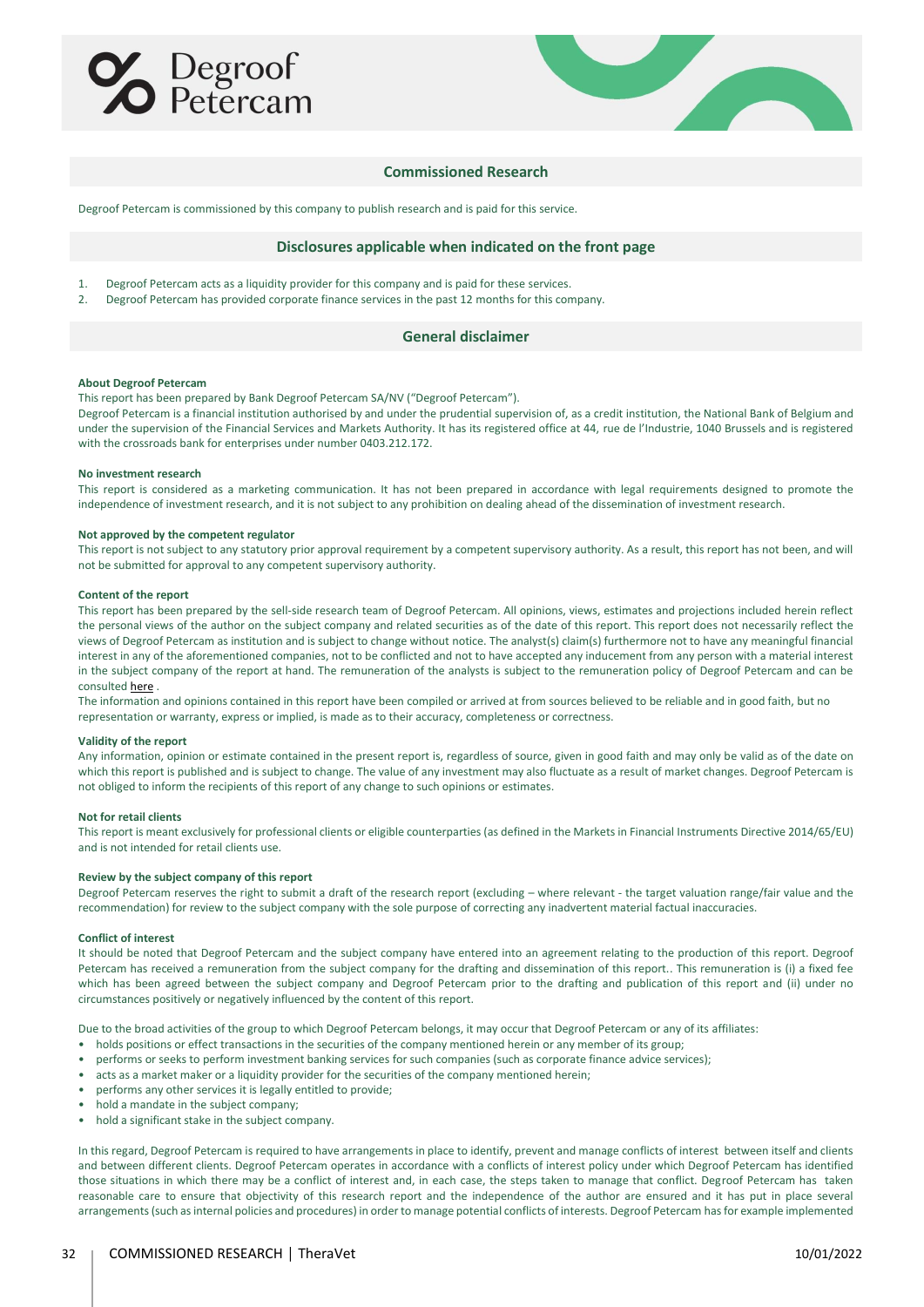



a remuneration policy, a personal account dealing procedure and several organizational measures such as Chinese Walls which are designated to prevent against the wrongful disclosure and use of confidential and sensitive information. Where the arrangements under our conflicts of interest policy are not sufficient to manage a particular conflict, Degroof Petercam will inform the relevant client of the nature of the conflict so that the client can make a wellinformed decision. Next to the aforementioned arrangements, Degroof Petercam has also implemented the internal arrangements required by article 37(1) of the Commission Delegated Regulation 2017/565.

#### **No offer**

This report does not constitute and should not be construed as, an offer or solicitation for the sale, purchase or subscription of any financial instrument. Any offer or entry into any transaction requires Degroof Petercam's subsequent formal agreement which may be subject to internal approvals and execution of binding transaction documents.

#### **No investment advice**

The information contained in this report should not be regarded as personalized and should not be considered as a recommendation of investment advice. Recipients should not construe the contents of this report as legal, tax, accounting or investment advice or personal recommendation. Accordingly Degroof Petercam is under no obligation to, and shall not, determine the suitability for the recipient of any potential transaction described herein. Recipients should seek advice to their advisors in order to determine the merits, terms, conditions and risks of any potential transaction that may be described herein.

#### **Forward looking statements**

This report may contain forward-looking statements. These forward-looking statements are subject to risks, uncertainties and assumptions and other factors that could cause the actual results, condition, performance, prospects, growth or opportunities to differ materially from those expressed in, or suggested by, these forward-looking statements. Forward-looking statements are not guarantees of future performance and there is no guarantee that any of the estimates or projections will be achieved. Actual results may vary from the projections and such variation may be material.

#### **Past & simulated past performance**

Any past or simulated past performance including back-testing, modelling or scenario analysis contained herein is no indication as to future performance. No representation is made as to the accuracy of the assumptions made within, or completeness of, any modelling, scenario analysis or back-testing.

#### **Valuation method**

Our target valuation is generally based on a combination of valuation methods including DCF, SOTP, peer group comparison, historical ratio analysis and others. The outcome of these valuation methods is sensitive to both external factors (e.g. interest rates and market valuations) and assumptions we make (e.g. on sales growth, profitability, or valuation discounts). Be aware that even small changes in these elements can lead to large changes in target valuation. More information on the valuation method used for this company can be found in the reports published on <https://www.degroofpetercam.com/en-be/commissioned-research>

#### **No liability**

Degroof Petercam accepts no liability whatsoever for any direct or consequential loss or damage arising from any use of this report or its contents. This report does not purport to give an exhaustive description of the financial instrument and of the issuer of the financial instrument it relates to. Although all reasonable care has been taken to ensure that the information in this report is accurate, neither Degroof Petercam, nor any of its affiliated companies, directors, advisors or employees can be held liable for any incorrect, incomplete or missing information, or for any direct or indirect damage, losses, costs, claims, liabilities or other expenses which would result from the use of, or reliance on, this report, except in case of willful misconduct or gross negligence. The information contained in this report has not been independently verified by any independent third party.

#### **Distribution restriction**

The present report is exclusively intended to professional clients and eligible counterparties, to the exclusion of retail clients. It may not be copied, reproduced, marketed or distributed in whole or in part for any purpose whatsoever without the prior written consent of Degroof Petercam.

The present report may not be taken or transmitted or distributed, directly or indirectly, outside of the EEA (but for the United Kingdom).

#### **Report completion and updates**

This report was first disseminated on 10 January 2022 08:26 CET

Valuations are continuously reviewed by the analyst and will be updated and/or refreshed regularly. The rationale behind a change in target valuation will be explained in such a refresher/update.

An overview of the research published on this company can be found on our website[: https://www.degroofpetercam.com/en-be/commisioned-research](https://www.degroofpetercam.com/en-be/commisioned-research) This website will also give you access to all of the commissioned research reports that have been disseminated during the preceding 12-month period.

This report has been reviewed by the company prior to publication and has been subsequently amended.

The report has been reviewed by Christophe Dombu, PhD and Kris Kippers, Equity Analyst.